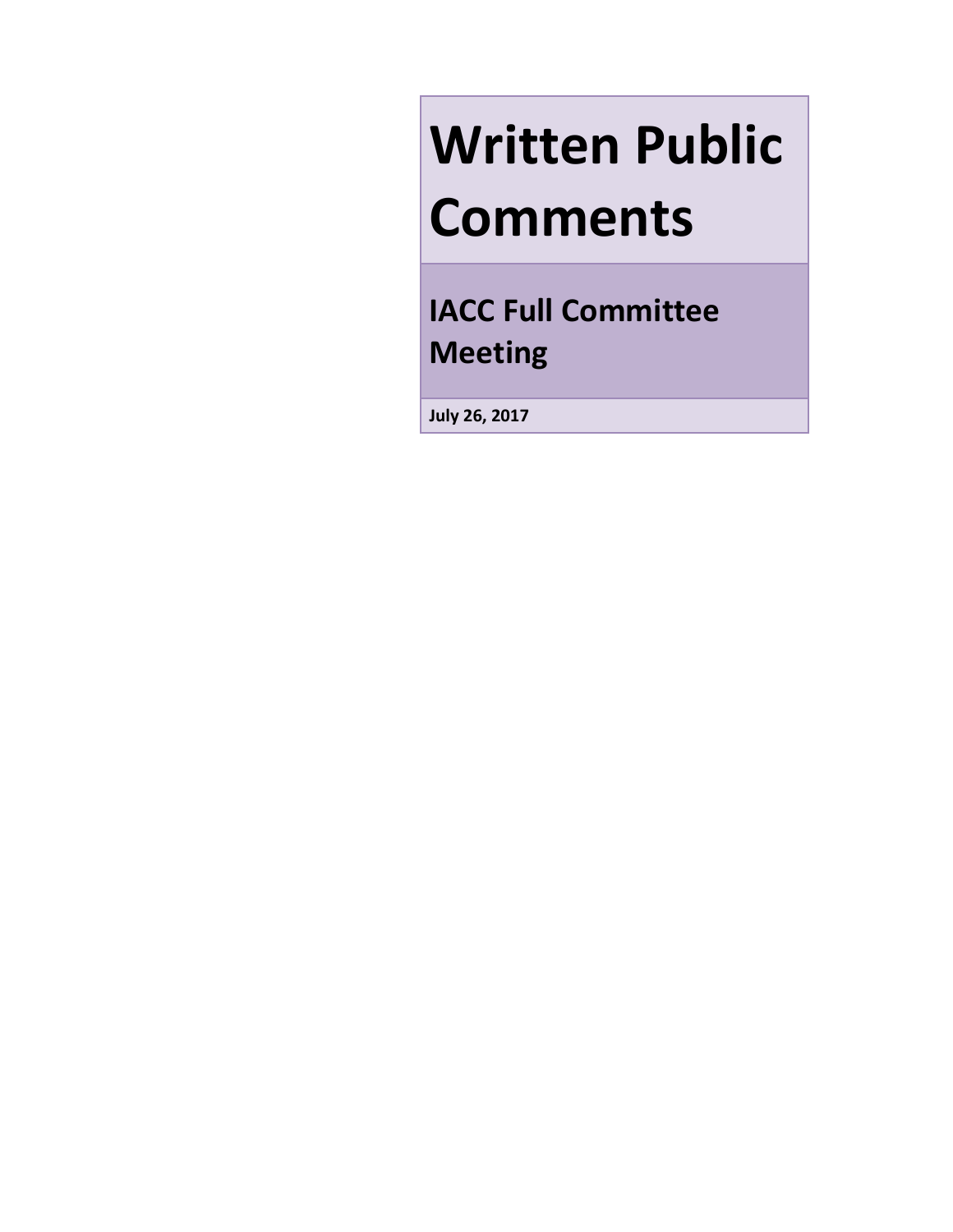## **List of Written Public Comments**

| Kelly Israel and Julia Bascom, on behalf of the Autistic Self Advocacy Network (ASAN) 22 |  |
|------------------------------------------------------------------------------------------|--|
|                                                                                          |  |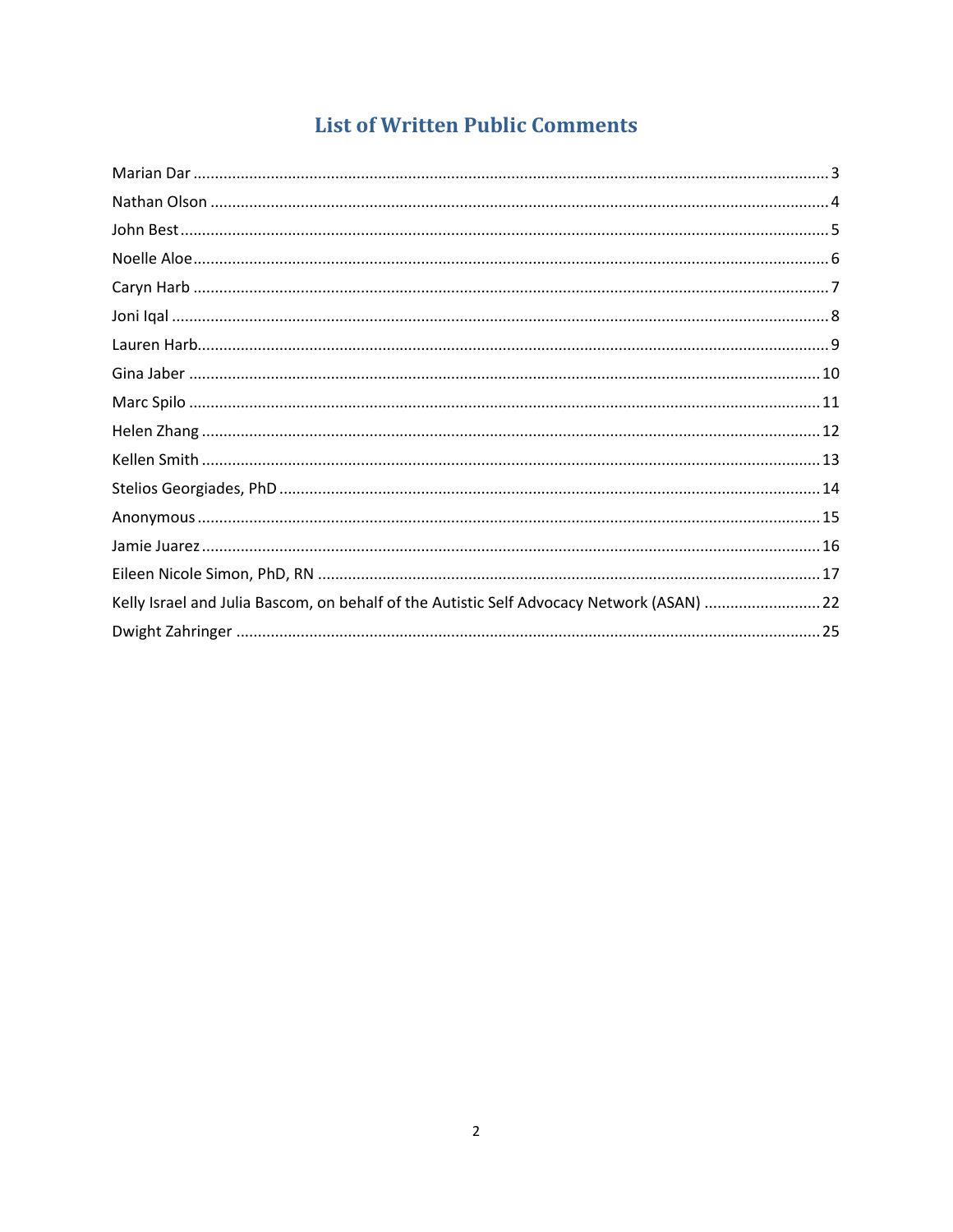#### <span id="page-2-0"></span>**Marian Dar July 26, 2017**

Thanks for your support of "As One" on Tuesday evening and the "UJA Hilibrand Symposium" on Wednesday -- two events that focused on the challenges and successes of living with autism at different life stages.

Both events brought different cultures and religions to the fore: autism does not discriminate, its impact is felt around the globe.

My now-adult son with autism was born in Asia to parents of 2 different nationalities and attended preschools where he was the sole American. When we were living in the Far East, my son was the requested friend and therapy partner of children who, with their mothers, had been abandoned by their traditional families.

It is hoped that this film, families and self-advocates depicted in a visual and personal way reduce the aloneness and despair of so many and increases the hope, knowledge and opportunities that now may be possible --

Thank you IACC,

Marian D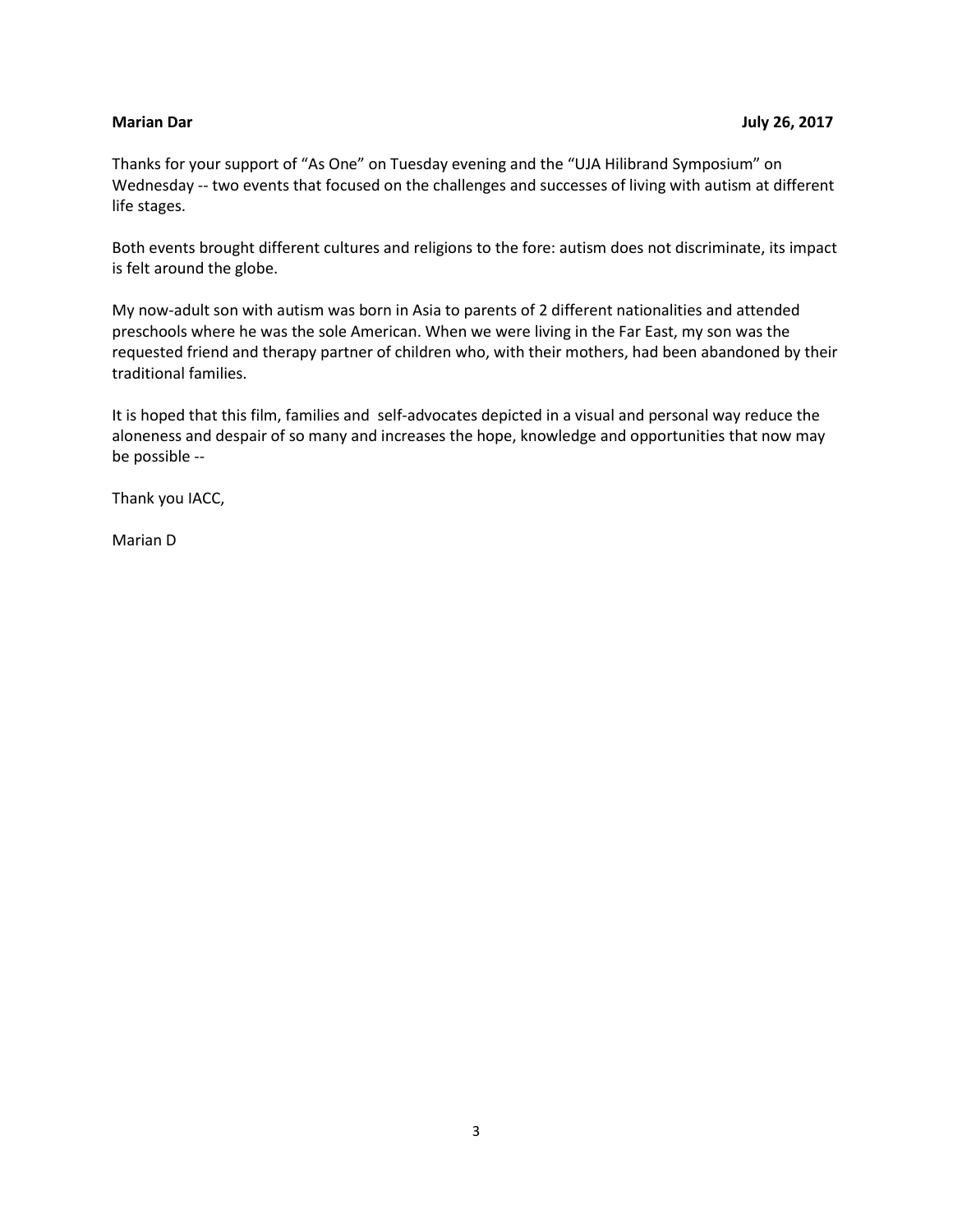#### <span id="page-3-0"></span>**Nathan Olson July 26, 2017**

I am interested in potentially serving as a public member on the IACC (in the future. And also want to receive email updates of IACC. I also want to take this opportunity to say that when I came in APR 2016, and shared my story it was one of the highlights of my life and to this day I am so grateful to have had the opportunity.

I look forward to coming to a future meeting of the committee!, and sharing on the issue of collegiate admissions difficulty (and barriers) I recently faced. Thank you for giving me the respect and dignity as one who has autism. Its a memory I still think about and which indeed changed me as a person. It proved my knowledge and experience is WORTHY of itself and never have I forgotten that lesson learned back in Washington, D.C. in April 2016 at the meeting of the IACC I spoke to.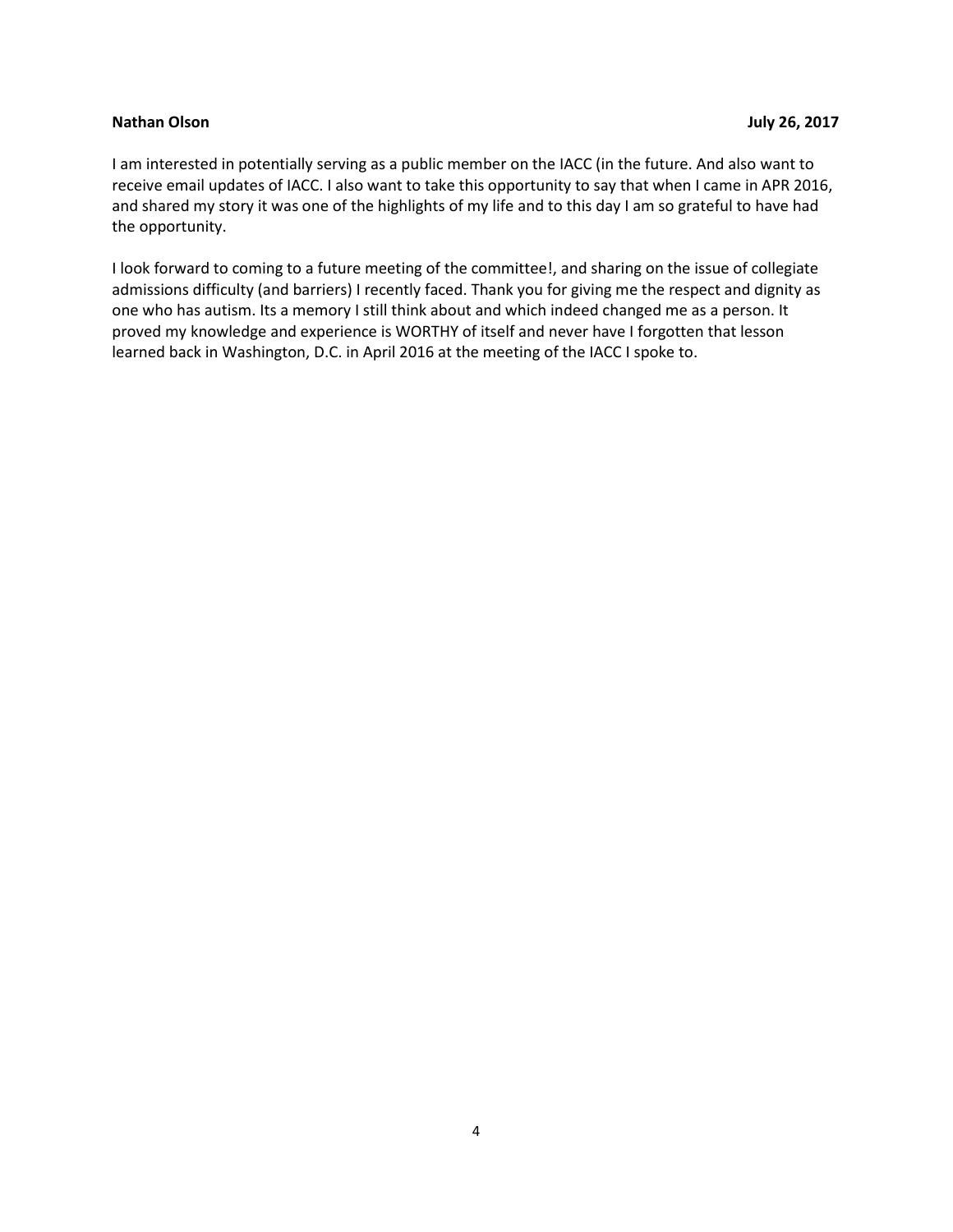### **Note: Profanity has been redacted in this document**

You [profanity redacted] are the most despicable group of psychopaths on the planet. John Best

<span id="page-4-0"></span>**John Best** July 26, 2017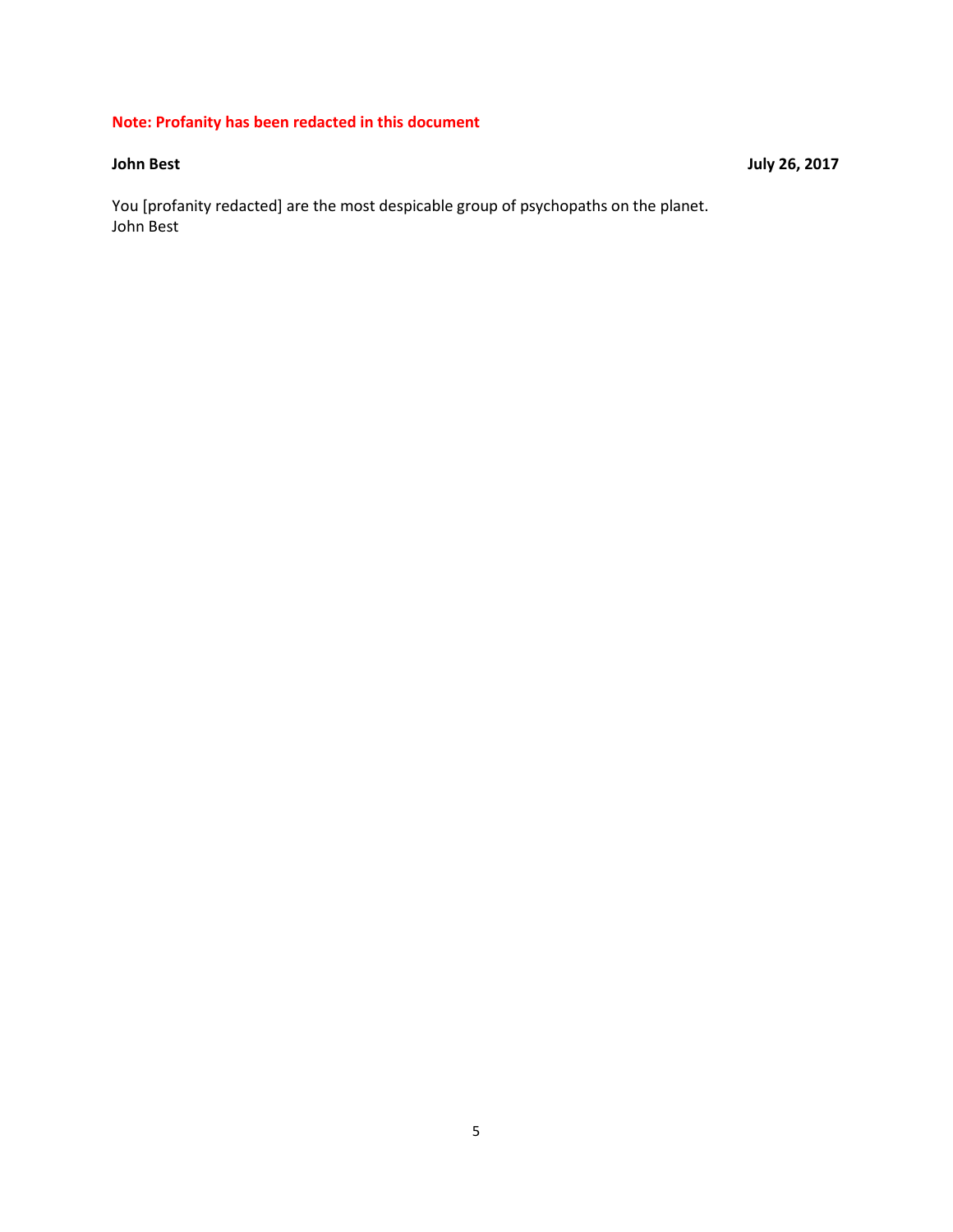<span id="page-5-0"></span>I am writing to you as a parent of a child with autism to request support for an extremely promising medical research program at UCSD School of Medicine led by Robert Naviaux, MD PhD. This program investigates the potential for an existing drug to treat the core symptoms of autism.

Dr. Naviaux's research suggests a biochemical cascade, the Cell Danger Response, underlies autism and that disrupting it with an existing drug, suramin, can treat autism?s symptoms.

Dr. Naviaux has successfully demonstrated in peer-reviewed journals that suramin completely reversed both the behavioral and metabolic abnormalities seen in autism in TWO, unrelated mouse models both the MIA & Fragile X mouse models and is now testing this in a clinical trial with results to be published later this year. #NCT02508259 Despite this extremely promising start, Dr. Naviaux has been repeatedly turned down for NIH funding for suramin and his research is in jeopardy if he cannot receive additional grant funding.

I am asking the IACC to prioritize emergency funding in support of this highly promising program which could offer a 1) readily available treatment to mitigate the core symptoms of autism 2) dramatic advance in our understanding of the core BIOLOGY of autism.

While there are many worthy funding priorities in autism, the potential for a biological breakthrough that could lead to near-term treatments has to represent one of the highest priority investments that out government could make. Time is of the essence for families like ours living with autism,, and this offers real hope for the first time.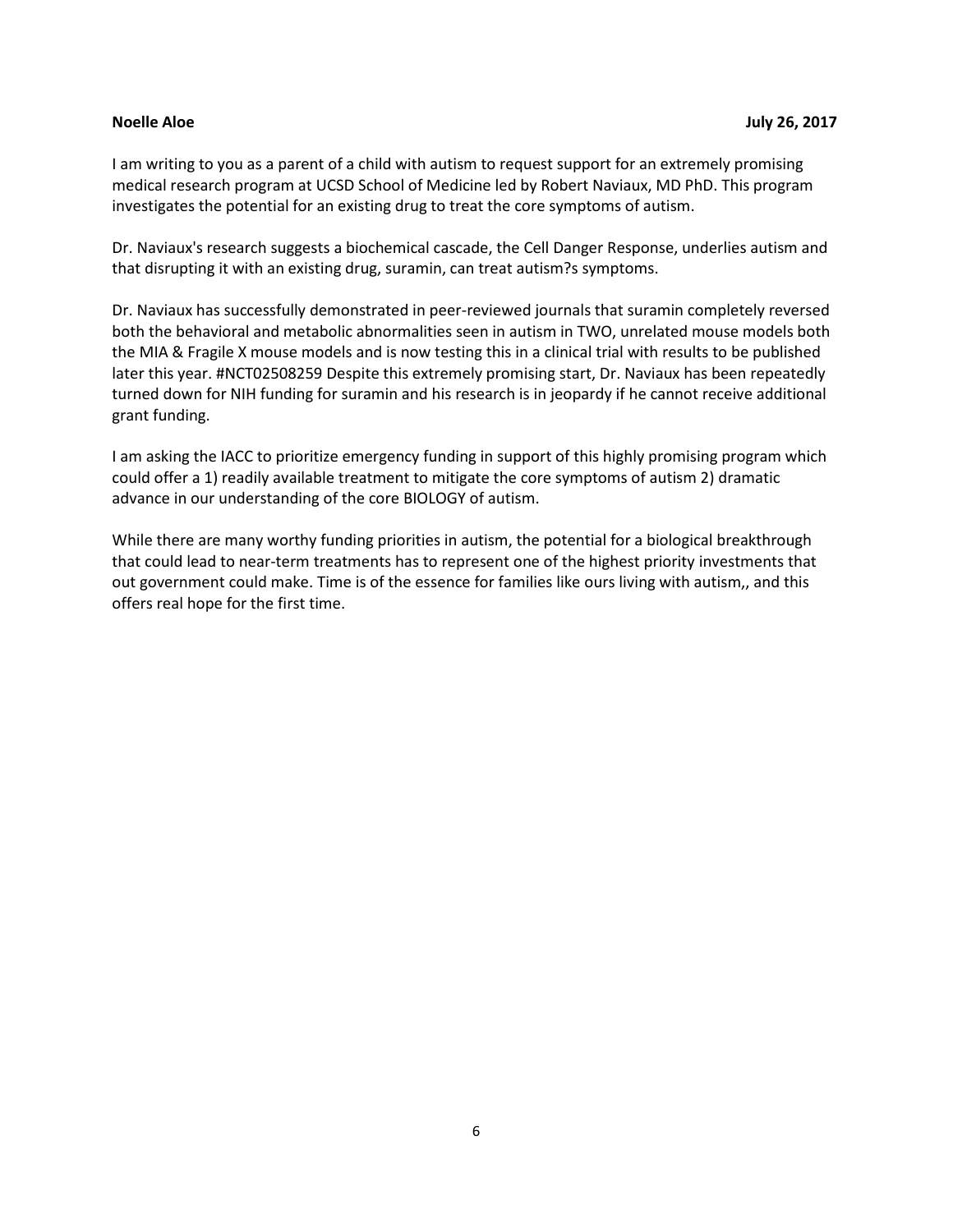<span id="page-6-0"></span>I am writing to you as a grandparent of a child with autism to request support for an extremely promising medical research program at UCSD School of Medicine led by Robert Naviaux, MD PhD. This program investigates the potential for an existing drug to treat the core symptoms of autism.

Dr. Naviaux's research suggests a biochemical cascade, the Cell Danger Response, underlies autism and that disrupting it with an existing drug, suramin, can treat autism?s symptoms.

Dr. Naviaux has successfully demonstrated in peer-reviewed journals that suramin completely reversed both the behavioral and metabolic abnormalities seen in autism in TWO, unrelated mouse models both the MIA & Fragile X mouse models and is now testing this in a clinical trial with results to be published later this year. #NCT02508259 Despite this extremely promising start, Dr. Naviaux has been repeatedly turned down for NIH funding for suramin and his research is in jeopardy if he cannot receive additional grant funding.

I am asking the IACC to prioritize emergency funding in support of this highly promising program which could offer a 1) readily available treatment to mitigate the core symptoms of autism 2) dramatic advance in our understanding of the core BIOLOGY of autism.

While there are many worthy funding priorities in autism, the potential for a biological breakthrough that could lead to near-term treatments has to represent one of the highest priority investments that our government could make. Time is of the essence for families like ours living with autism, and this offers real hope for the first time. Every child on the autism spectrum represents two parents, four grandparents, siblings, aunts, uncles and cousins. Autism doesn't just affect the child. This research holds so much promise of help from a known drug. Please support this research.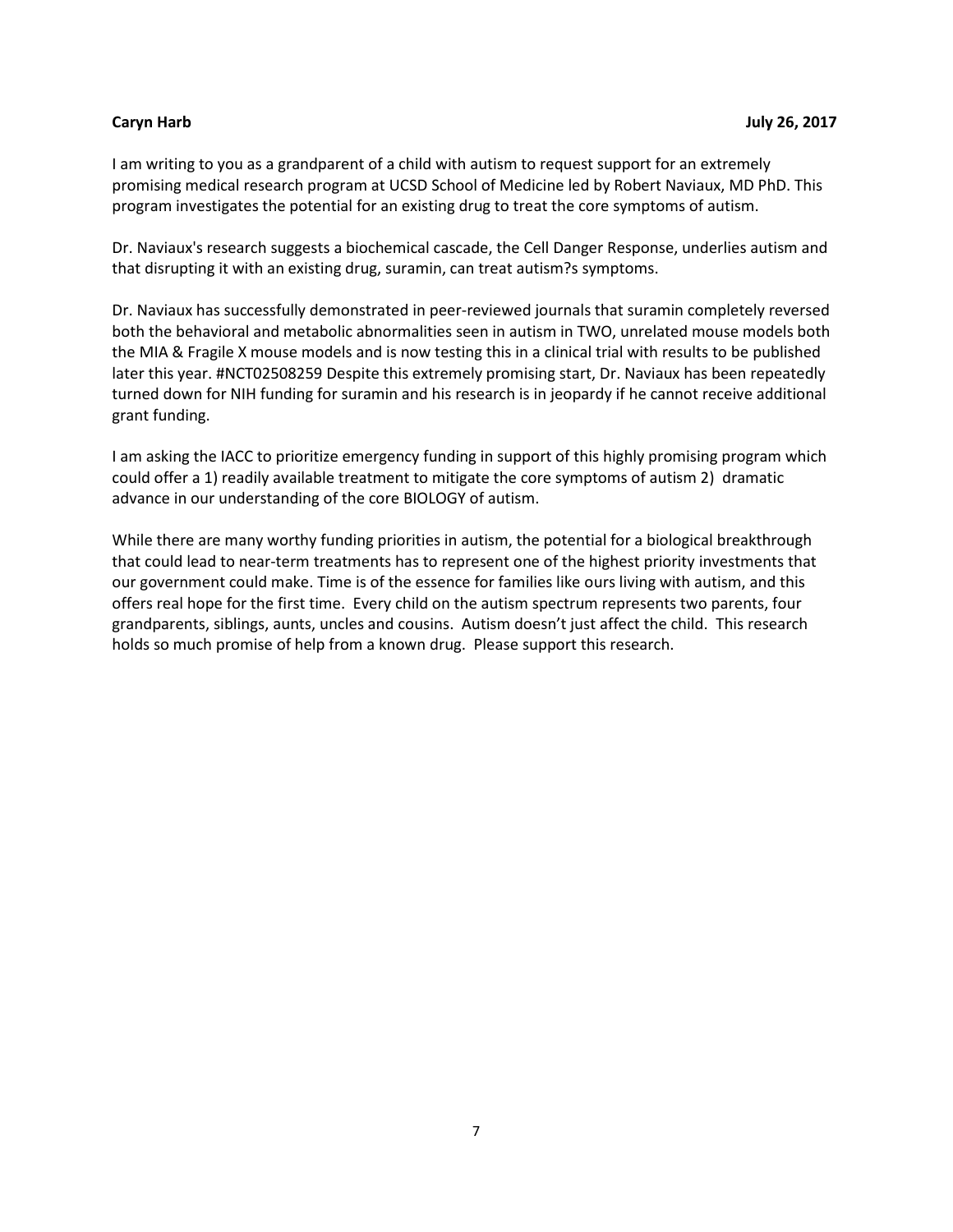<span id="page-7-0"></span>I am writing to you as an aunt of a child with autism to request support for an extremely promising medical research program at UCSD School of Medicine led by Robert Naviaux, MD PhD. This program investigates the potential for an existing drug to treat the core symptoms of autism.

Dr. Naviaux's research suggests a biochemical cascade, the Cell Danger Response, underlies autism and that disrupting it with an existing drug, suramin, can treat autism?s symptoms.

Dr. Naviaux has successfully demonstrated in peer-reviewed journals that suramin completely reversed both the behavioral and metabolic abnormalities seen in autism in TWO, unrelated mouse models both the MIA & Fragile X mouse models and is now testing this in a clinical trial with results to be published later this year. #NCT02508259 Despite this extremely promising start, Dr. Naviaux has been repeatedly turned down for NIH funding for suramin and his research is in jeopardy if he cannot receive additional grant funding.

I am asking the IACC to prioritize emergency funding in support of this highly promising program which could offer a 1) readily available treatment to mitigate the core symptoms of autism 2) dramatic advance in our understanding of the core BIOLOGY of autism.

While there are many worthy funding priorities in autism, the potential for a biological breakthrough that could lead to near-term treatments has to represent one of the highest priority investments that our government could make. Time is of the essence for families like ours living with autism, and this offers real hope for the first time. Every child on the autism spectrum represents two parents, four grandparents, siblings, aunts, uncles and cousins. Autism doesn't just affect the child. This research holds so much promise of help from a known drug. Please support this research.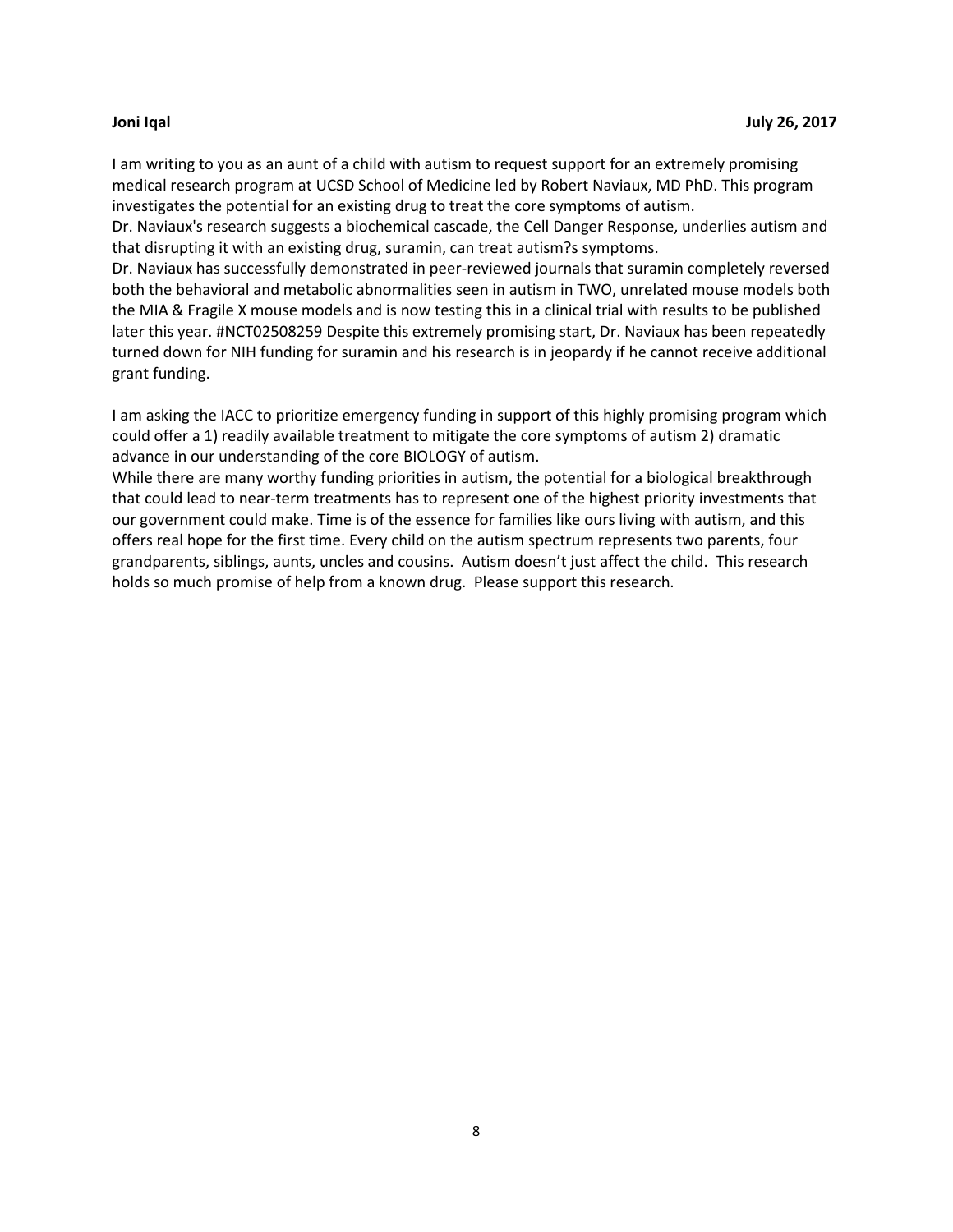<span id="page-8-0"></span>Hello,

I am writing to you as an aunt of a child with autism to request support for an extremely promising medical research program at UCSD School of Medicine led by Robert Naviaux, MD PhD. This program investigates the potential for an existing drug to treat the core symptoms of autism.

Dr. Naviaux's research suggests a biochemical cascade, the Cell Danger Response, underlies autism and that disrupting it with an existing drug, suramin, can treat autism?s symptoms.

Dr. Naviaux has successfully demonstrated in peer-reviewed journals that suramin completely reversed both the behavioral and metabolic abnormalities seen in autism in TWO, unrelated mouse models both the MIA & Fragile X mouse models and is now testing this in a clinical trial with results to be published later this year. #NCT02508259 Despite this extremely promising start, Dr. Naviaux has been repeatedly turned down for NIH funding for suramin and his research is in jeopardy if he cannot receive additional grant funding.

I am asking the IACC to prioritize emergency funding in support of this highly promising program which could offer a 1) readily available treatment to mitigate the core symptoms of autism 2) dramatic advance in our understanding of the core BIOLOGY of autism.

While there are many worthy funding priorities in autism, the potential for a biological breakthrough that could lead to near-term treatments has to represent one of the highest priority investments that our government could make. Time is of the essence for families like ours living with autism, and this offers real hope for the first time. Every child on the autism spectrum represents two parents, four grandparents, siblings, aunts, uncles and cousins. Autism doesn't just affect the child. This research holds so much promise of help from a known drug. Please support this research.

Sincerely, Lauren Harb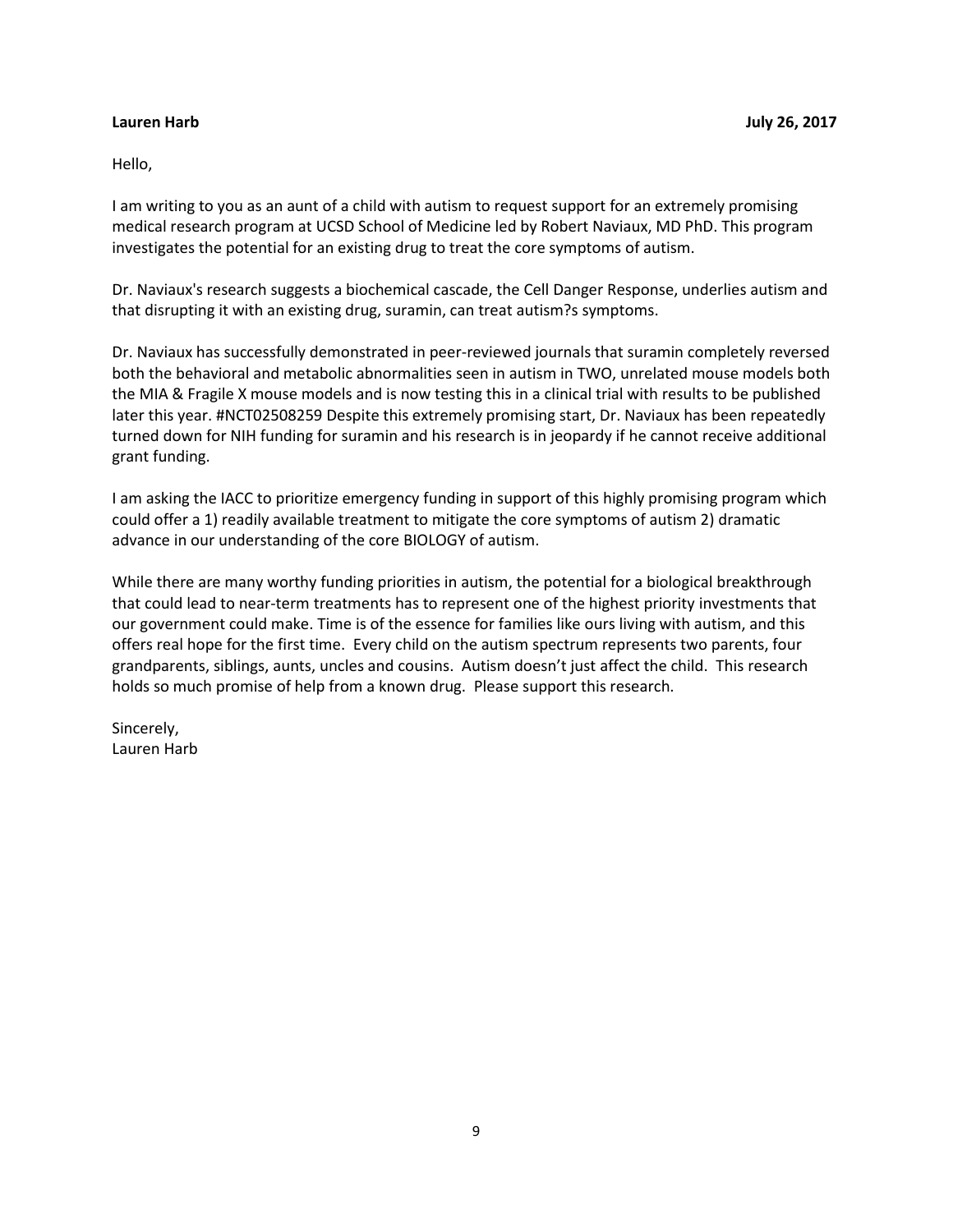<span id="page-9-0"></span>I am writing to you as an aunt of a child with autism to request support for an extremely promising medical research program at UCSD School of Medicine led by Robert Naviaux, MD PhD. This program investigates the potential for an existing drug to treat the core symptoms of autism.

Dr. Naviaux's research suggests a biochemical cascade, the Cell Danger Response, underlies autism and that disrupting it with an existing drug, suramin, can treat autism?s symptoms.

Dr. Naviaux has successfully demonstrated in peer-reviewed journals that suramin completely reversed both the behavioral and metabolic abnormalities seen in autism in TWO, unrelated mouse models both the MIA & Fragile X mouse models and is now testing this in a clinical trial with results to be published later this year. #NCT02508259 Despite this extremely promising start, Dr. Naviaux has been repeatedly turned down for NIH funding for suramin and his research is in jeopardy if he cannot receive additional grant funding.

I am asking the IACC to prioritize emergency funding in support of this highly promising program which could offer a 1) readily available treatment to mitigate the core symptoms of autism 2) dramatic advance in our understanding of the core BIOLOGY of autism.

While there are many worthy funding priorities in autism, the potential for a biological breakthrough that could lead to near-term treatments has to represent one of the highest priority investments that our government could make. Time is of the essence for families like ours living with autism, and this offers real hope for the first time. Every child on the autism spectrum represents two parents, four grandparents, siblings, aunts, uncles and cousins. Autism doesn't just affect the child. This research holds so much promise of help from a known drug. Please support this research.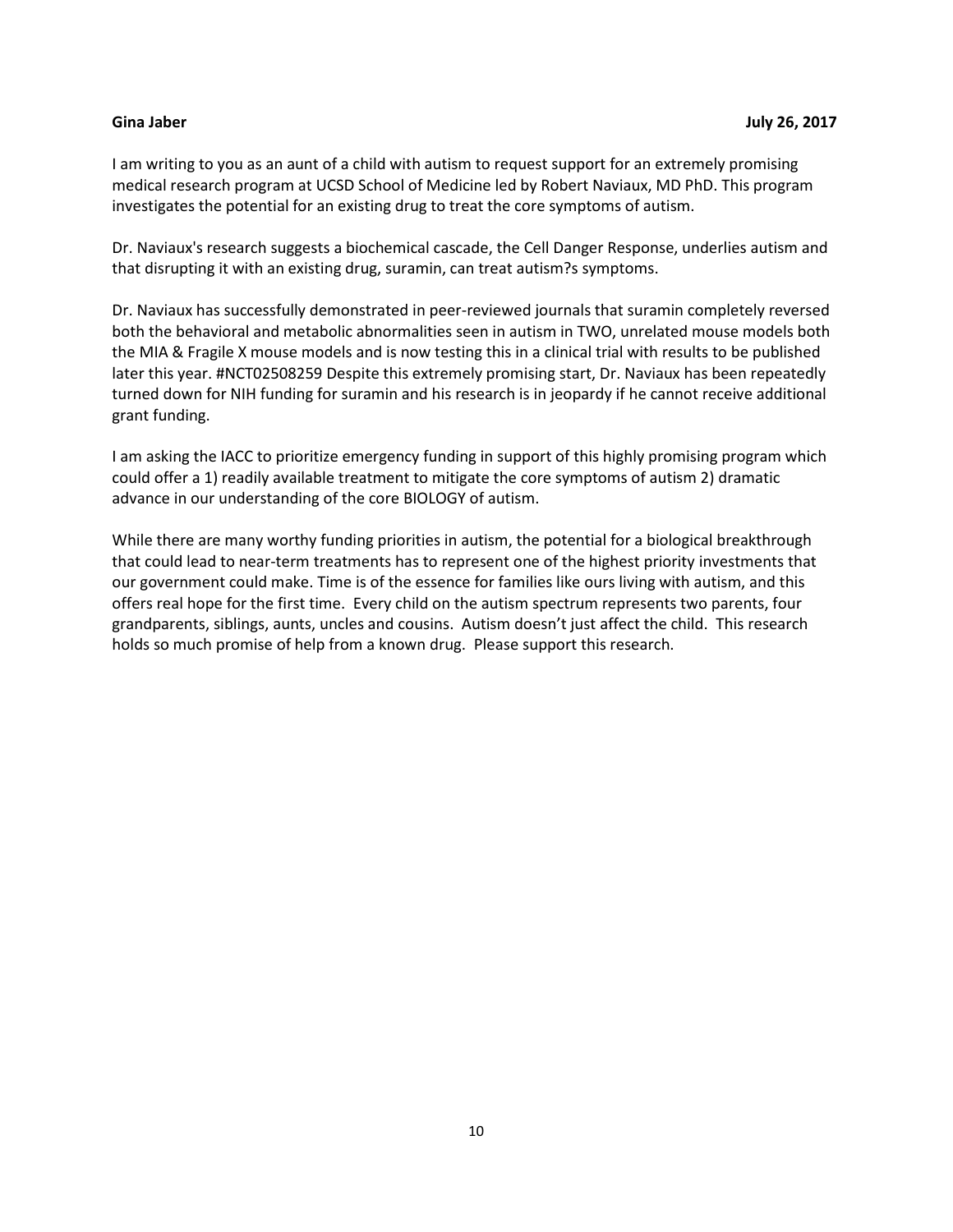<span id="page-10-0"></span>I am writing to you as the uncle of a child with autism to request support for an extremely promising medical research program at UCSD School of Medicine led by Robert Naviaux, MD PhD. This program investigates the potential for an existing drug to treat the core symptoms of autism.

Dr. Naviaux's research suggests a biochemical cascade, the Cell Danger Response, underlies autism and that disrupting it with an existing drug, suramin, can treat autism's symptoms.

Dr. Naviaux has successfully demonstrated in peer-reviewed journals that suramin completely reversed both the behavioral and metabolic abnormalities seen in autism in TWO, unrelated mouse models both the MIA & Fragile X mouse models and is now testing this in a clinical trial with results to be published later this year. #NCT02508259 Despite this extremely promising start, Dr. Naviaux has been repeatedly turned down for NIH funding for suramin and his research is in jeopardy if he cannot receive additional grant funding.

I am asking the IACC to prioritize emergency funding in support of this highly promising program which could offer a 1) readily available treatment to mitigate the core symptoms of autism 2) dramatic advance in our understanding of the core BIOLOGY of autism.

While there are many worthy funding priorities in autism, the potential for a biological breakthrough that could lead to near-term treatments has to represent one of the highest priority investments that our government could make. Time is of the essence for families like ours living with autism, and this offers real hope for the first time. Every child on the autism spectrum represents two parents, four grandparents, siblings, aunts, uncles and cousins. Autism doesn't just affect the child. This research holds so much promise of help from a known drug. Please support this research.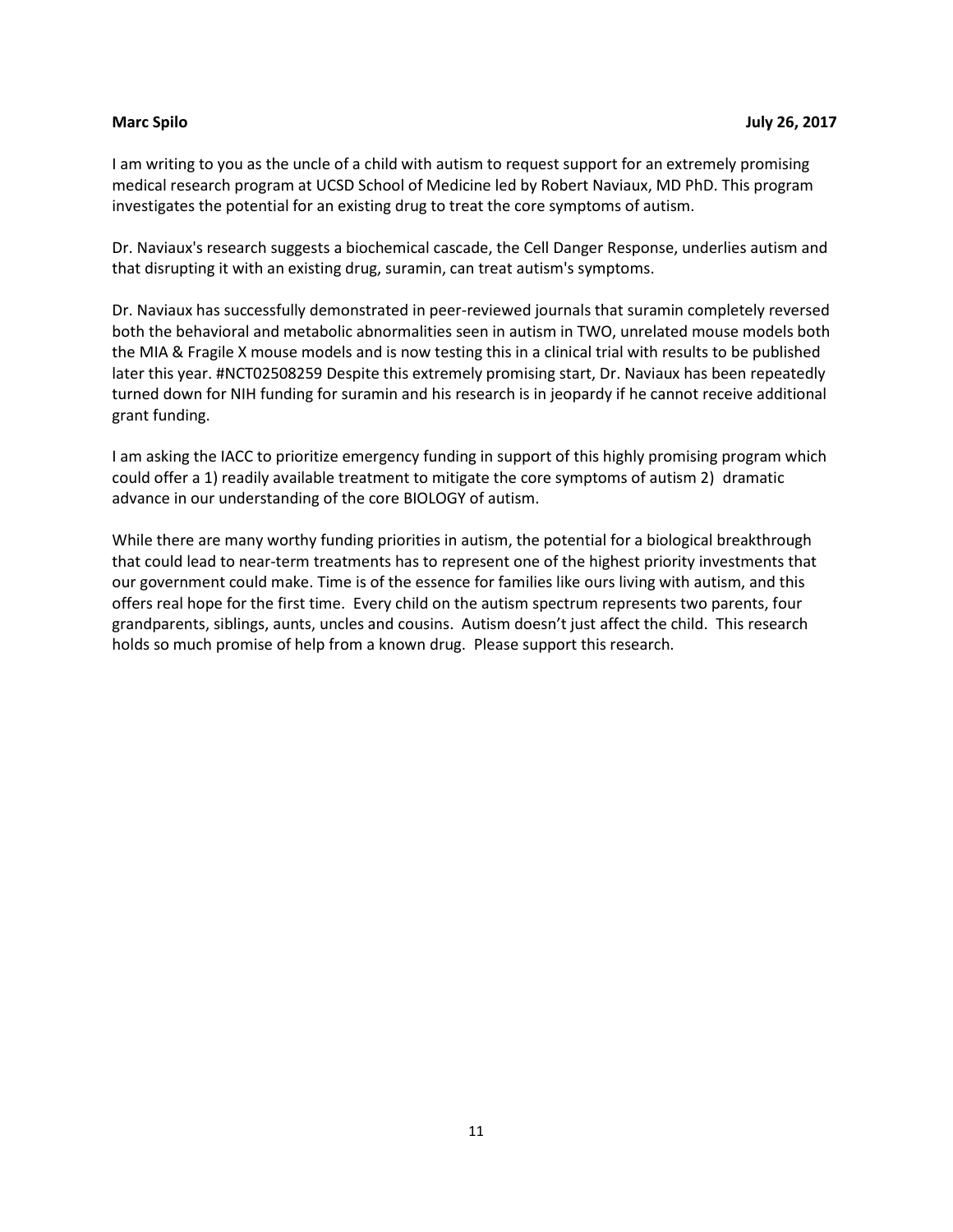### <span id="page-11-0"></span>Dear Sir/Mam,

We are Makeblock, a DIY robotics company specializing education products. The reason we reach you is that we are doing an educational program for Autism Children.

mBot - Autism Children Special Edition is an ideal entry-level programming educational robot kit design for autism children. It provides an entertaining learning experience for autism children by integrating robots and programming, and eventually through the program, they are able to become a successful programmer!

Many technology companies that need to perform high-load, high-repetition tasks, such as identifying data patterns or repairing software vulnerabilities (such as McNabb), autistic patients will be good employees. At present, companies such as Microsoft Corp., SAP SE, Freddie Mac and HP Australia are planning to hire autistic patients.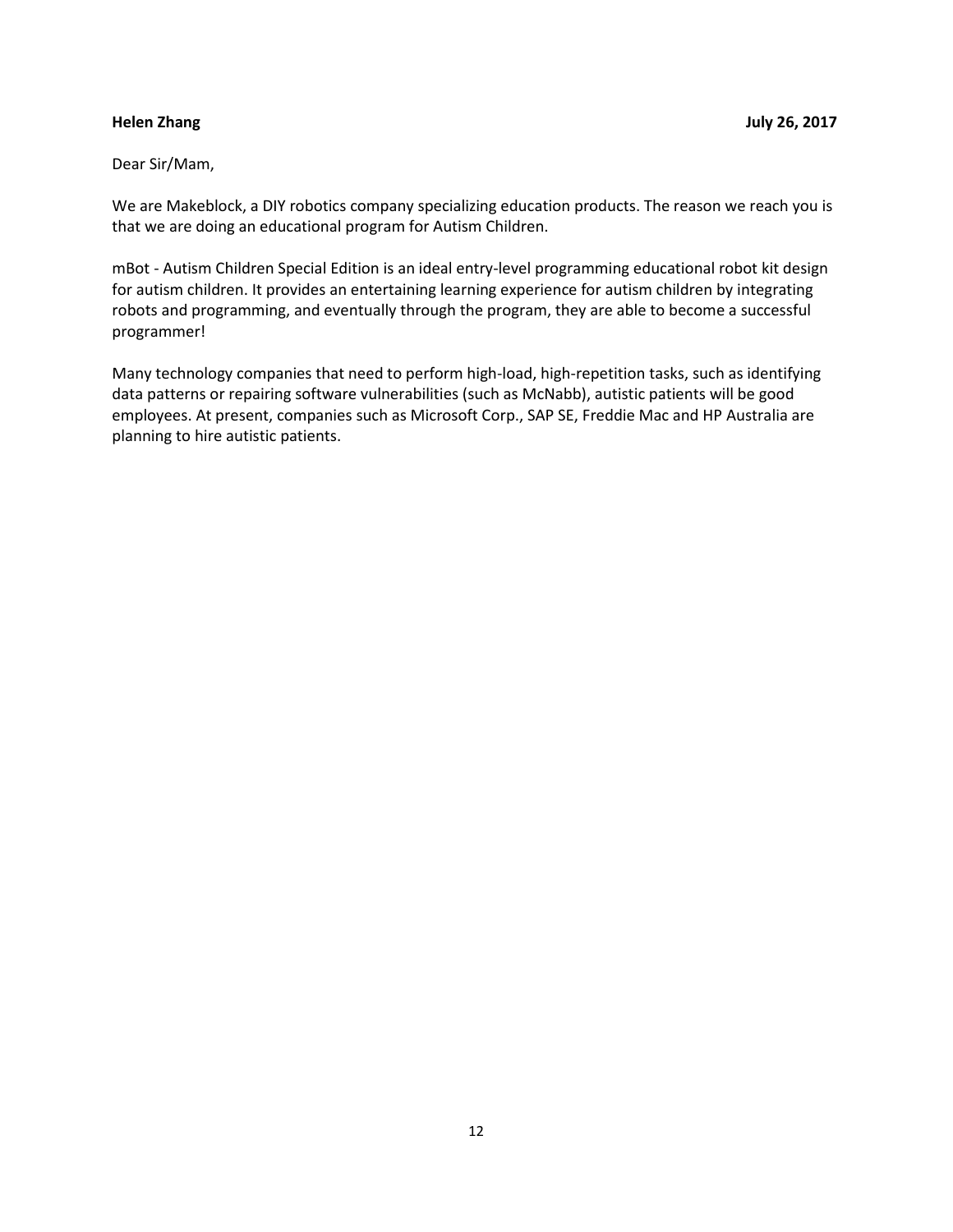<span id="page-12-0"></span>I'm reaching out to you today as someone responsible for disseminating autism resources to families and individuals. Given that studies have shown upwards of 80% of young people diagnosed with autistic spectrum disorder (and that number is equally bad for adults) aren't getting the necessary amount of sleep, my team over at the Tuck Sleep created a new guide to help.

Our guide covers everything from a comprehensive overview of ASD, how it affects sleep, expert sleep management information for people with ASD and much more.

Check out our guide here:<https://www.tuck.com/autism-spectrum-disorder-and-sleep/>

We're trying to raise awareness and need your help in this effort. We?ve been lucky enough to be featured on NPR and TedEd, as well as referenced by organizations like the ADAA and the American Sleep Apnea Association to name a few and were wondering if would consider utilizing our resources as well.

Best, Kellen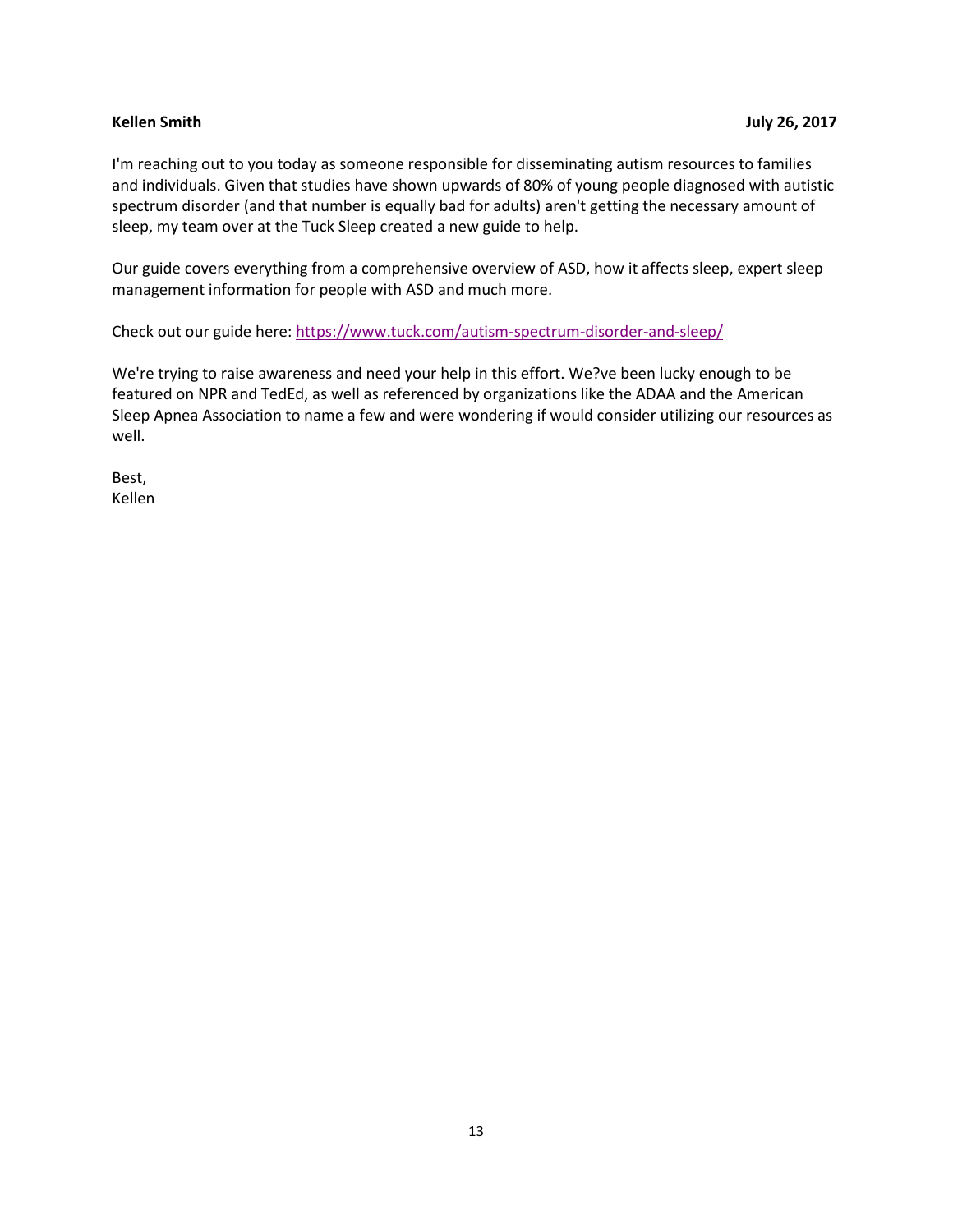### <span id="page-13-0"></span>**Stelios Georgiades, PhD July 26, 2017**

I would like to bring to your attention an editorial perspective we wrote on the topic of autism heterogeneity over time:

- Scientific publication:<http://onlinelibrary.wiley.com/doi/10.1111/jcpp.12690/epdf>
- Lay article[: https://spectrumnews.org/opinion/viewpoint/tracing-autisms-trajectories-help](https://spectrumnews.org/opinion/viewpoint/tracing-autisms-trajectories-help-explain-diversity/)[explain-diversity/](https://spectrumnews.org/opinion/viewpoint/tracing-autisms-trajectories-help-explain-diversity/)
- Research snapshot TEDx: [https://www.youtube.com/watch?v=lxCpR7AzOWQ&list=PL6YxDLuEsji7ZmSlbAwfLRYtUvVV8HV](https://www.youtube.com/watch?v=lxCpR7AzOWQ&list=PL6YxDLuEsji7ZmSlbAwfLRYtUvVV8HVxR&index=10) [xR&index=10](https://www.youtube.com/watch?v=lxCpR7AzOWQ&list=PL6YxDLuEsji7ZmSlbAwfLRYtUvVV8HVxR&index=10) )

We think that the ideas discussed in this editorial may be of interest to the IACC.

Happy to provide additional information and will make sure to keep you posted on our progress as we empirically try to test the idea of chronogeneity using our longitudinal datasets.

Best wishes for a productive meeting, Stelios

#### **Stelios Georgiades, PhD**

Assistant Professor, Psychiatry and Behavioural Neurosciences Co-Director, McMaster Autism Research Team (MacART) Scientist, Offord Centre for Child Studies McMaster University & McMaster Children's Hospital [www.macautism.ca](http://www.macautism.ca/) | [www.offordcentre.com](http://www.offordcentre.com/)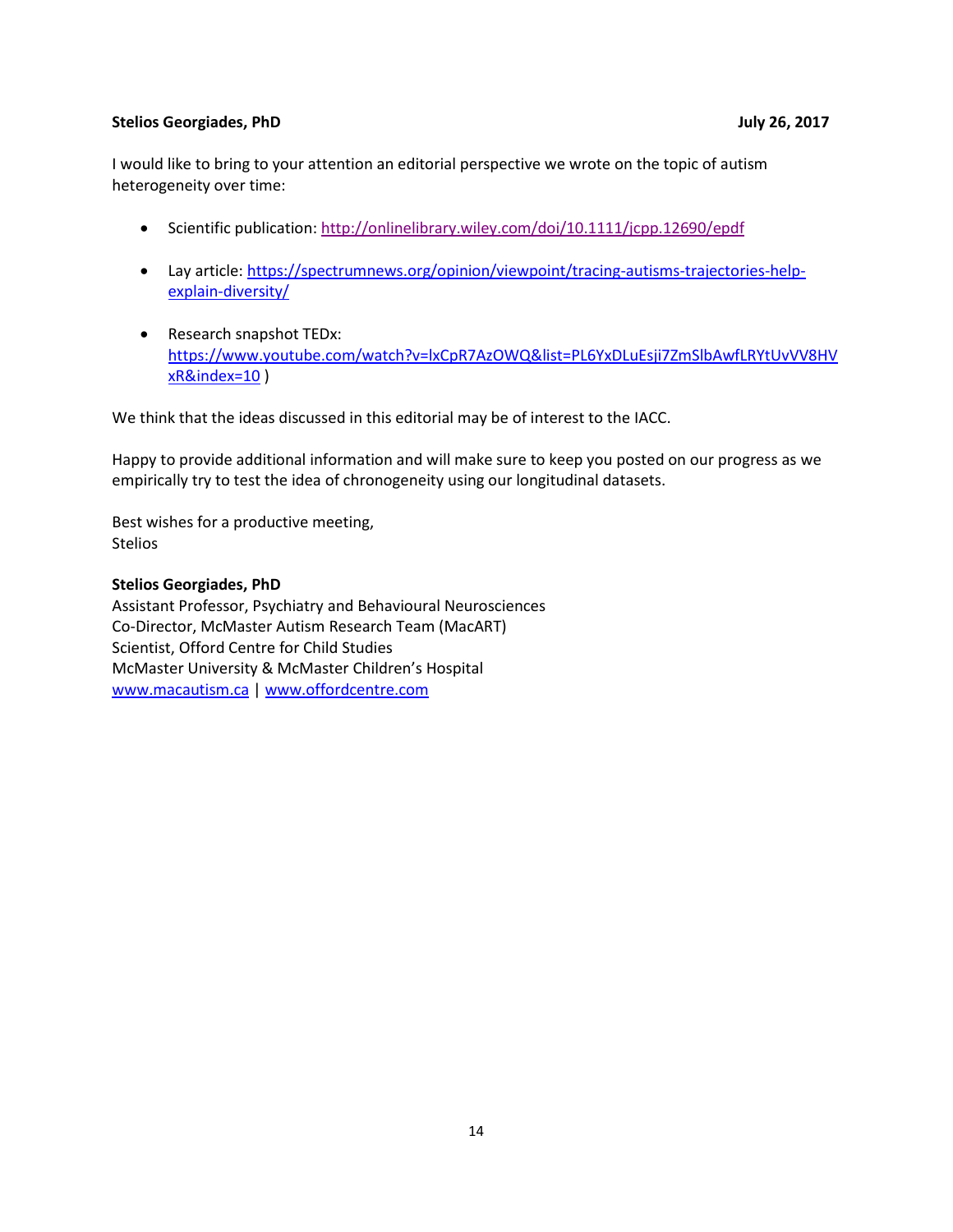### **Note: Profanity has been redacted in this document**

### <span id="page-14-0"></span>**Anonymous July 26, 2017**

Why won't you lying [profanity redacted] tell the truth about how mercury in vaccines mangles brains into autism? How long do you [profanity redacted] think you can keep lying about this? Thank you.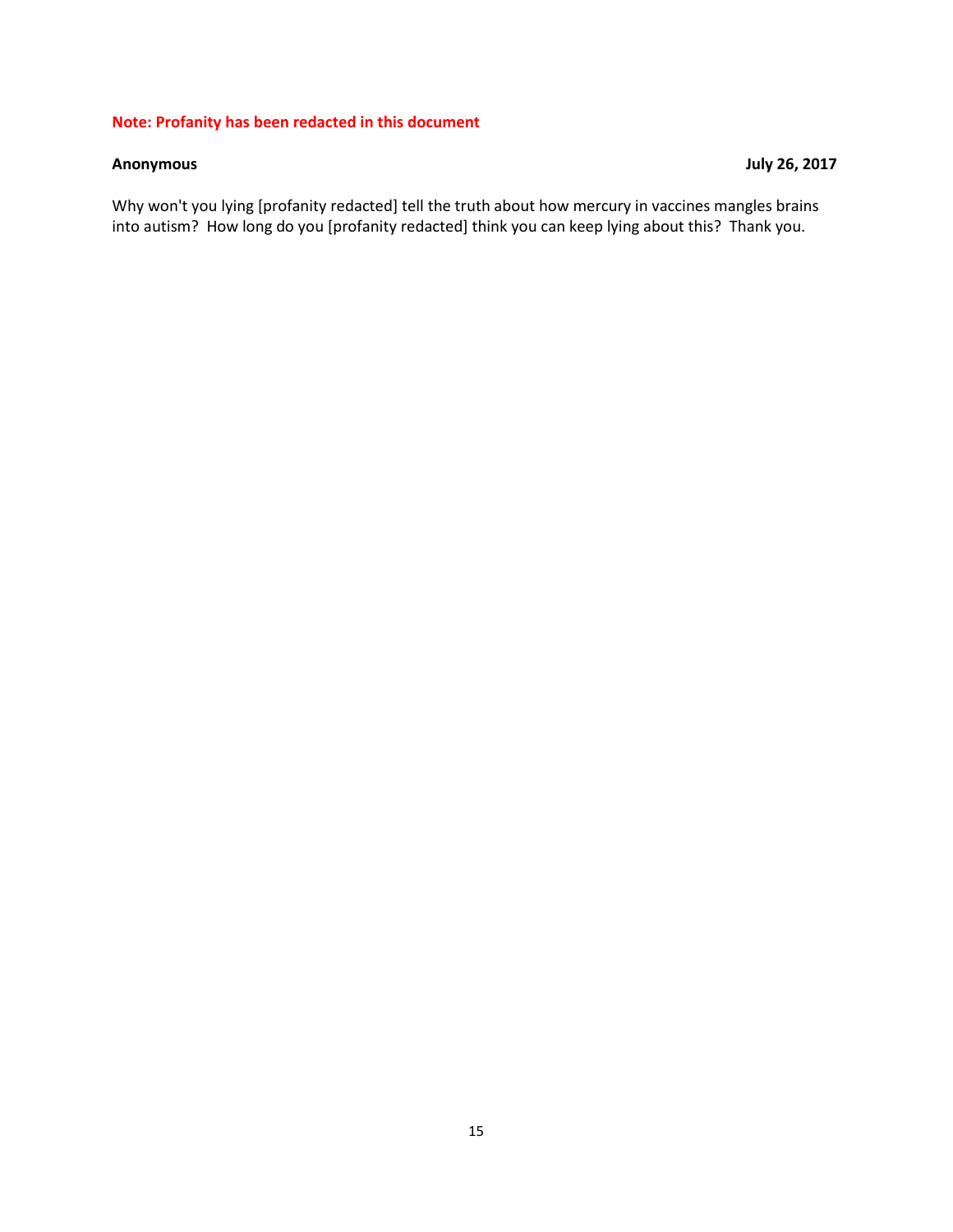<span id="page-15-0"></span>I would like to meet with someone regarding my 20 years of research while I collaborate with USC, UCLA, UCI, and Standford on my study please. Attached is my son with severe autism, grand mal seizures book that is the training manual as Whistleblowers in the State of California we used to settle over 30 million in wrongful denials of children that STILL CONTINUES TODAY by California Department of Education and local law enforcement.

<http://amzn.to/2uvJ2NN>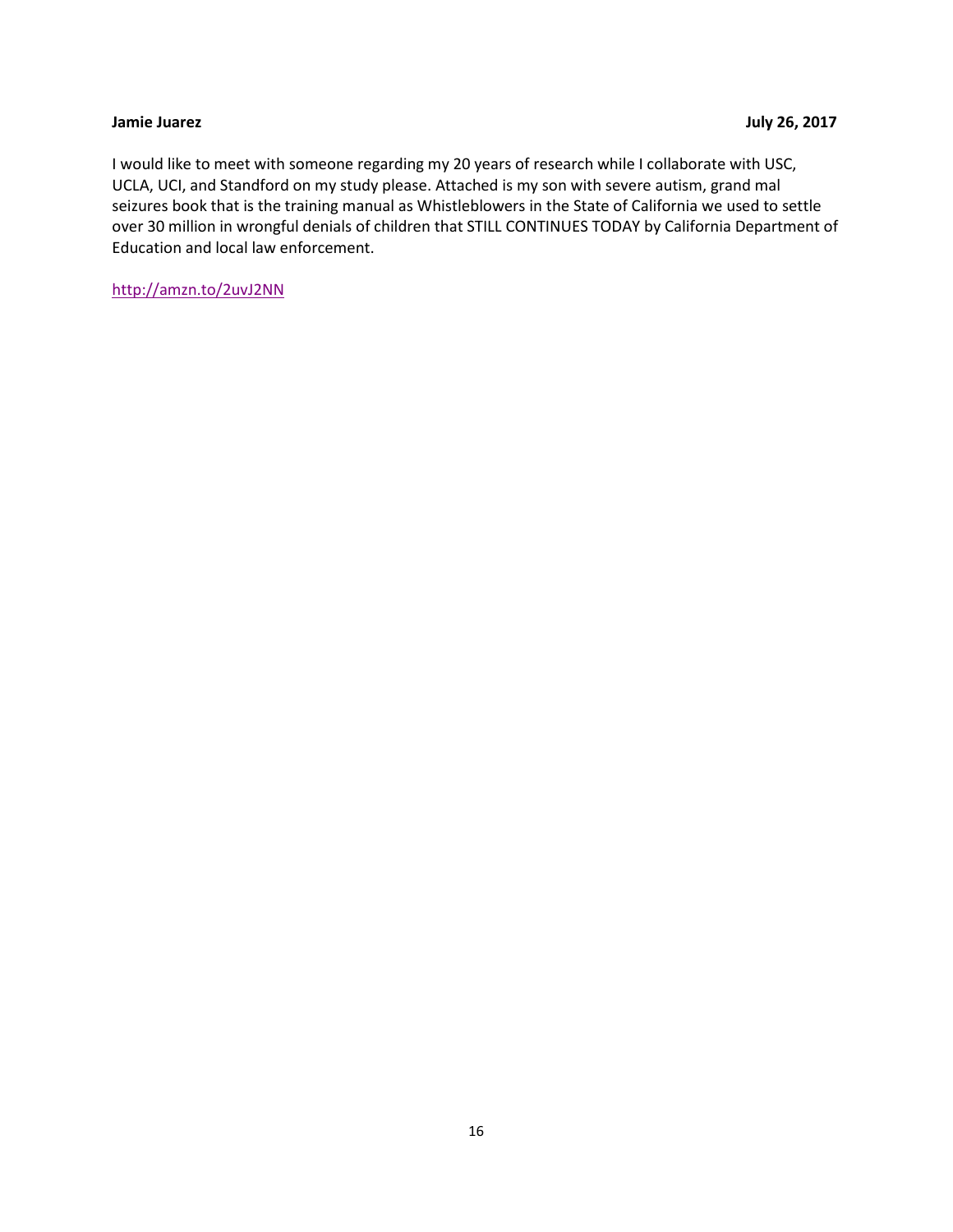#### **Note: Personally Identifiable Information (PII) has been redacted in this document**

#### <span id="page-16-0"></span>**Eileen Nicole Simon, PhD, RN July 26, 2017**

Eileen Nicole Simon, PhD, RN [PII redacted] Cambridge MA [PII redacted]

Following are comments I would like to hear discussed by members of the IACC, at the meeting to be held on July 26, 2017:

#### **1. Please Discuss**

When parents submit comments for IACC meetings, why are they only summarized and not discussed? Members of the committee are asked if they want to discuss our comments, but most are ignored.

Can discussion of all topics summarized be required, and moderated by a committee member familiar with each topic? Can more time be scheduled for discussion of public comments? If not, why?

#### **2. Childhood Disability**

Can brain injury in the disabling form of autism be made a priority for discussion? The purpose of the IACC was to investigate the huge increase in autism first noticed in the 1990s. Neurological impairments are evident from early childhood. They cannot be overlooked, by parents or pediatricians. Language disorder is the most serious affliction of autistic children, and it prevents normal intellectual development.

Language is the defining feature of the human species.

Aphasia following stroke or head injury in adults is rightly recognized as a tragic debilitating condition. No one tries to minimize the seriousness of aphasia, and its sites of damage in the brain have long been known [1, 2].

The language disorder of autistic children is even more debilitating than aphasia, and denying brain damage in autism is absurd. Language disorder cannot go unnoticed until late childhood, adolescence, or early adulthood. Euphemistic speculations about "social disorder" or impairment of "shared interest" are not helpful.

No! Autism has not always been here, and only recently noticed.

The neurological signs of autism are (1) language disorder, (2) repetitive movements, and (3) diminished environmental awareness. Autism diagnosed in early childhood, on the basis of neurological signs, must be discussed at IACC meetings. I will continue to ask for this focus.

#### **References**

[1] Broca, P (1861). Remarques sur le siège de la faculté du langage articulé, suivies d'une observation d'aphémie (perte de la parole). Bulletins et Mémoires de la Société Anatomique de Paris, 36, 330–357.

[2] Wernicke, C (1874) Der aphasische Symptomen-complex. Franck and Weigert, Breslau.

#### **3. Battle Over?**

I posted my website conradsimon.org 17 years ago (April 2000) to discuss research relevant to the brain disorder in autism, and especially the language disorder. I pointed out that damage of the inferior colliculus (plural colliculi) was discovered in monkeys subjected to asphyxia at birth [1]. The inferior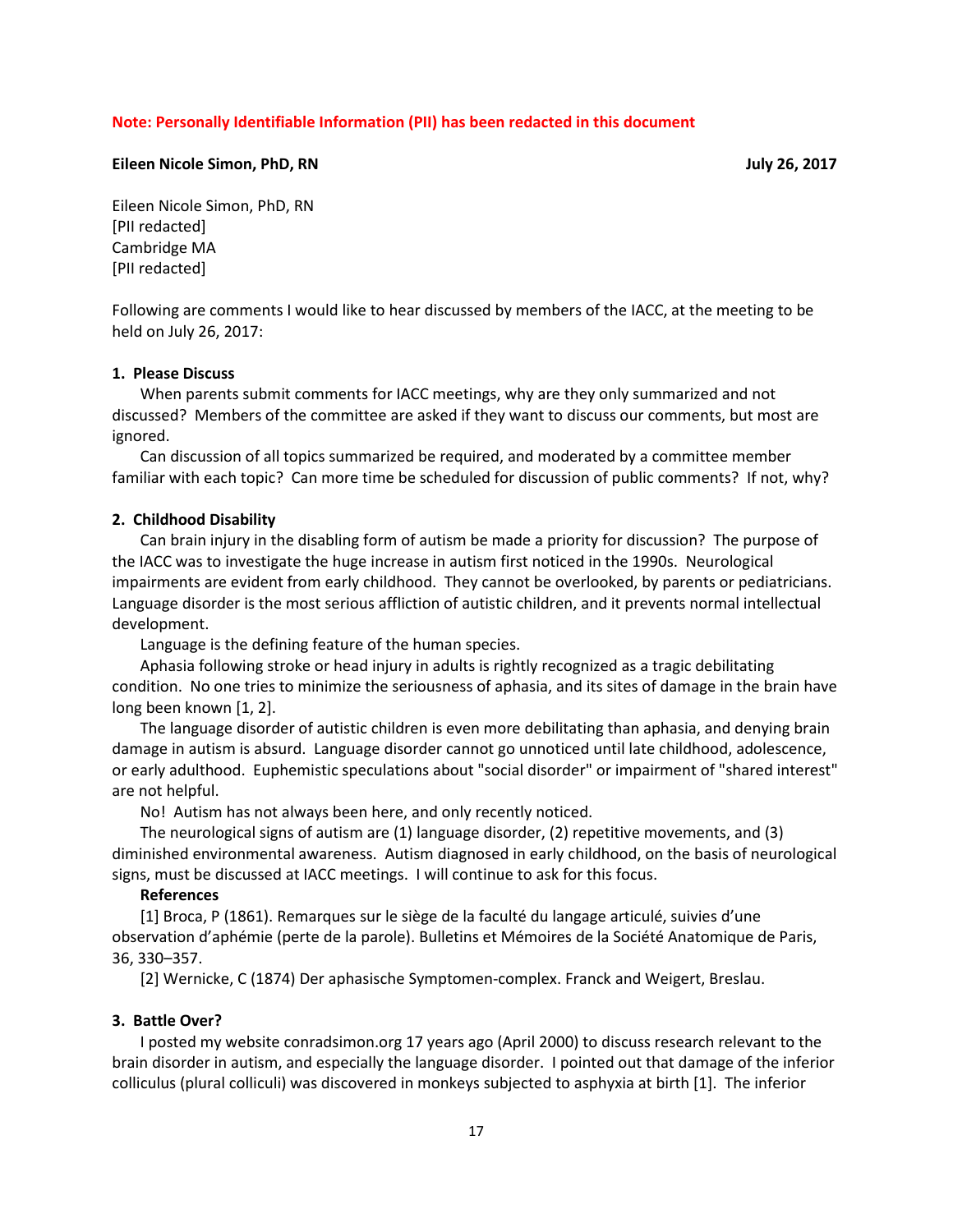colliculi are relay centers in the midbrain auditory pathway, and I discussed why I thought they might be essential for language development.

Within a few months, I received email from many midwives asking how soon after birth my son's umbilical cord was clamped. Clearly it was clamped before he began breathing, and I can never forget the anxiety I felt as a team of people on the other side of the delivery room worked to resuscitate him.

Another correspondent was Dr. George Malcolm Morley, a retired obstetrician who had become outspoken against the protocol adopted in the mid-1980s to clamp the umbilical cord immediately after birth [2].

I received an email recently (May 4, 2017) from Dr. Morley informing me that the battle is over, "The American College of Obstetricians and Gynecologists (ACOG) has a 'practice opinion' that all births (term & pre-term) should have clamping delayed at least one to three minutes. It took them 20+ years to find out! Birth statistics should show a large drop in cases of neonatal encephalopathy, and soon a drop in reported cases of autism."

Yes! I found ACOG committee opinion 684 in Google. This comes two years after being adopted by the Royal College of Obstetricians and Gynaecologists (RCOG) in the UK. Hopefully five years from now there will be a decreased need for special education.

#### **References**

[1] Windle, WF "Brain Damage by Asphyxia at Birth". Scientific American 1969 Oct; 221(4):76-84.

[2] Morley GM., Cord Closure: Can Hasty Clamping Injure the Newborn?" OBG MANAGEMENT July 1998, 29-36.

#### **4. Auditory Processing**

I have repeatedly tried to point out that damage of the inferior colliculus (plural colliculi) was discovered in monkeys subjected to asphyxia at birth [1], and discussed why I think these tiny midbrain nuclei might be essential for language development. Complications at birth have been reported more often in cases of autism than any other environmental factor; see my comment #3 (p28) submitted for discussion at the IACC meeting on October 26, 2016.

I drew the diagram below for my doctoral dissertation [2]. Note the cochlear nuclei, trapezoid body, superior olivary complex, lateral lemniscal tracts, inferior colliculus, brachium of the inferior colliculus, medial geniculate bodies, and auditory radiations to the temporal lobes. Within this circuit, distinctive features of language must be extracted from all other sounds arriving at the ears.

Superior olive damage has been described in brains from autistic patients [3, 4]. Superior olive damage has also been caused by administration of valproic acid (Depakote) to laboratory rats [5].

Signals from the superior olives arrive at the inferior colliculi via the lateral lemniscal tracts. Severing the lateral lemniscal tracts in cats led to dramatic behavioral changes described as strikingly reminiscent of autistic children [6].

Components of the auditory pathway are metabolically more active than any other region of the brain [7]. Can members of the IACC discuss auditory system injury, and recommend it as a priority for research?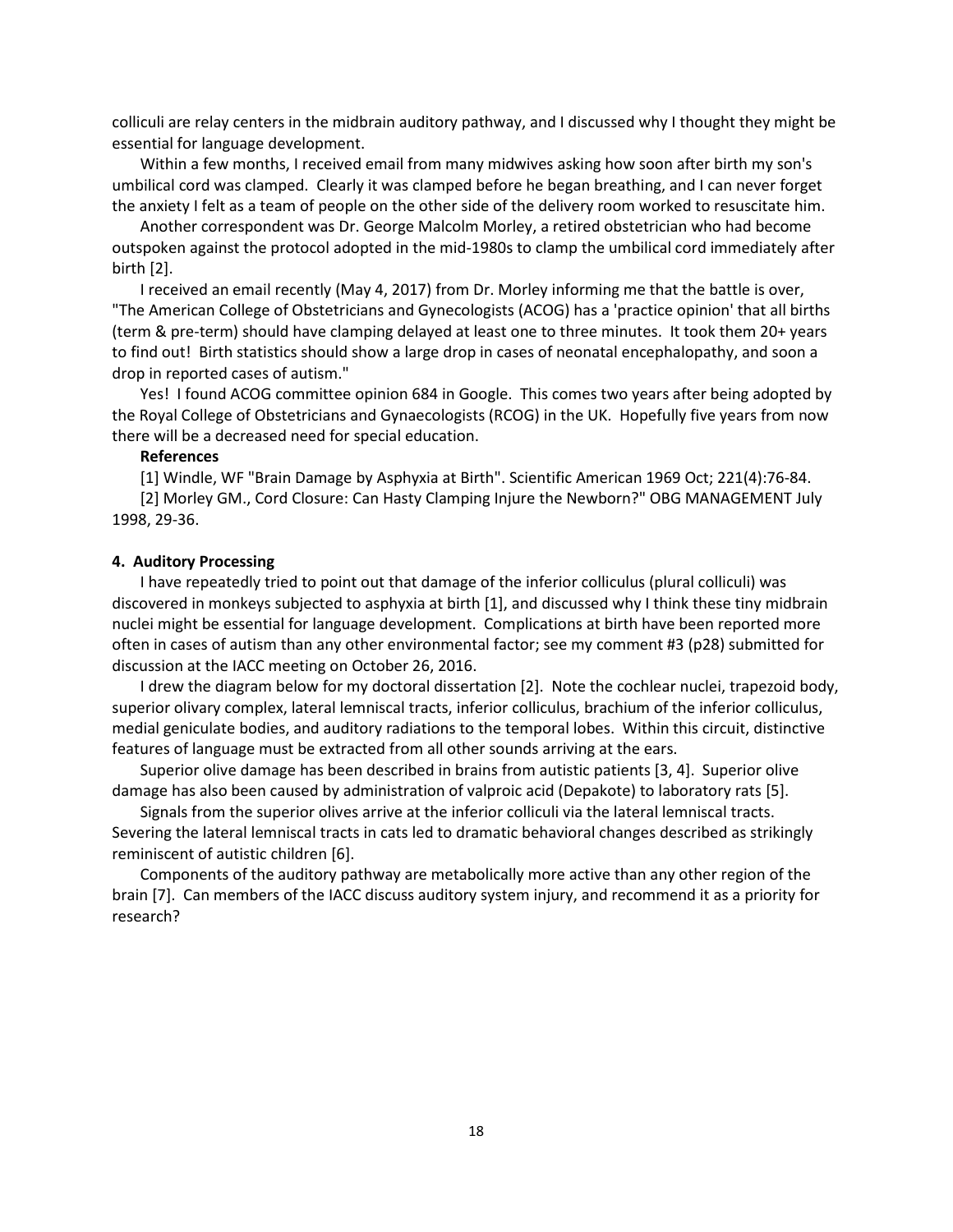

#### **References**

[1] Windle WF. Brain damage by asphyxia at birth. Sci Am. 1969 Oct;221(4):76-84.

[2] Simon EN. *Long-term Effects of Neonatal Asphyxia in the Rat*. Doctoral Dissertation, Boston University, Boston MA, 1974. available at <http://disexpress.umi.com/dxweb> (UMI Publication Number 7505520).

[3] Rodier PM, et al. Embryological origin for autism: [developmental](http://www.ncbi.nlm.nih.gov/pubmed/8808733) anomalies of the cranial nerve motor [nuclei.](http://www.ncbi.nlm.nih.gov/pubmed/8808733) J Comp Neurol. 1996 Jun 24;370(2):247-61.

[4] Kulesza RJ Jr, et al. [Malformation](http://www.ncbi.nlm.nih.gov/pubmed/20946889) of the human superior olive in autistic spectrum disorders. Brain Res. 2011 Jan 7;1367:360-71.

[5] Lukose R, et al. [Malformation](https://www.ncbi.nlm.nih.gov/pubmed/21636076) of the superior olivary complex in an animal model of autism. Brain Res. 2011 Jun 29;1398:102-12.

[6] Sprague JM et al. Attentive, affective, and adaptive behavior in the cat. Sensory deprivation of the forebrain by lesions in the brain stem results in striking behavioral abnormalities. Science 1961 Jan 20; 133(3447):165-173.

[7] Sokoloff L et al. The [\[14C\]deoxyglucose](http://www.ncbi.nlm.nih.gov/pubmed/864466) method for the measurement of local cerebral glucose utilization: theory, procedure, and normal values in the conscious and [anesthetized](http://www.ncbi.nlm.nih.gov/pubmed/864466) albino rat. J Neurochem. 1977 May;28(5):897-916.

#### **5. Speech Understanding**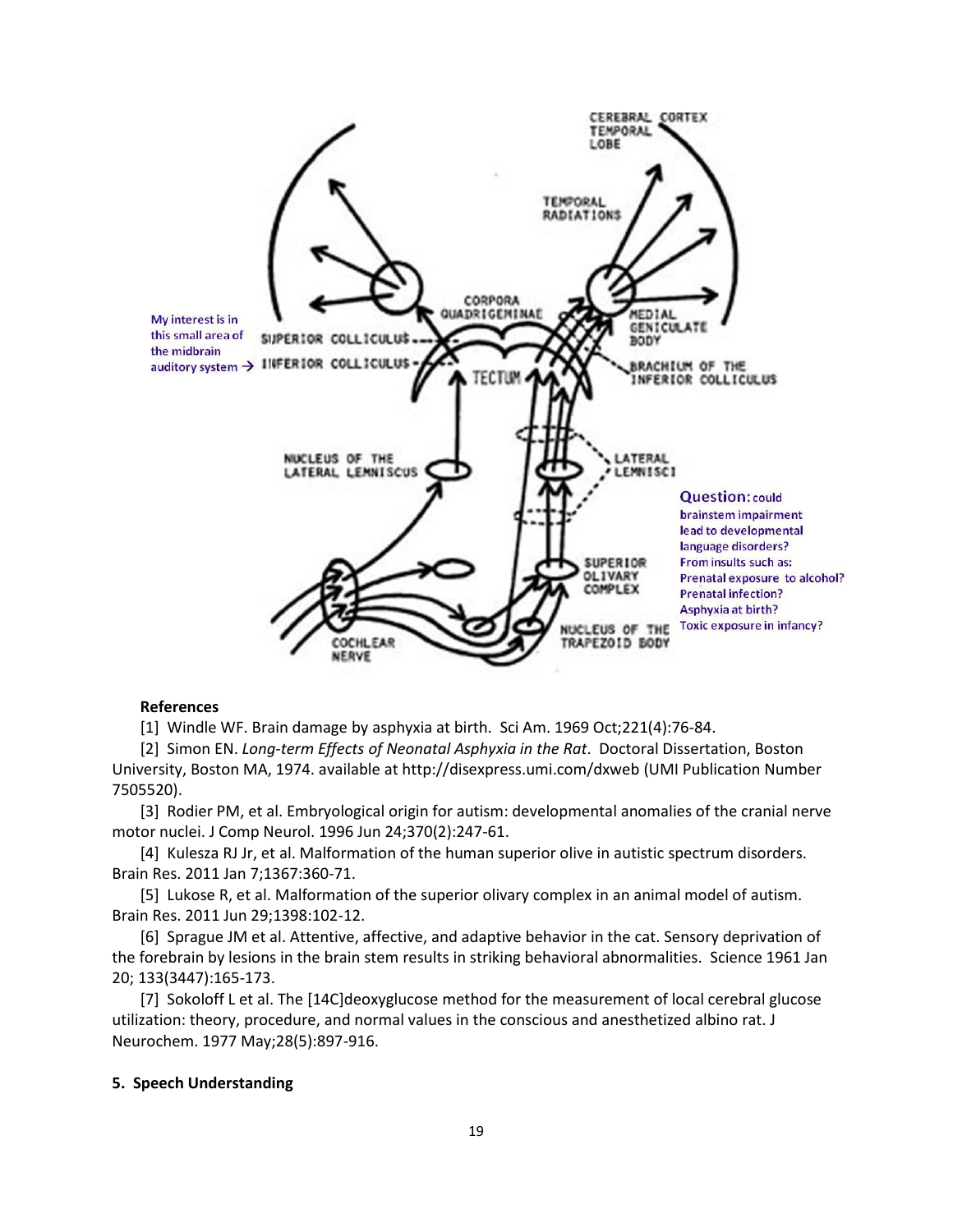In Comments I submitted for the IACC meeting in April 2017, I cited Isabelle Rapin, who pointed out that "auditory agnosia" underlies language problems of some autistic children [1]. These are children who are able to hear, but unable to identify distinctive features of spoken language.

Agnosia is often described as reaching into your pocket but being unable to recognize which objects are your keys, coin purse, or dollar bills. By the second decade of life we outgrow the ability to learn a new language "by ear." Are we all victims of a progressive auditory agnosia, possibly due to a diminished ability to detect syllable boundaries in a foreign language?

The only site of visible brain damage in monkeys subjected to asphyxia at birth was in the inferior colliculi [2]. We cannot follow language development in monkeys, but areas of the temporal and frontal lobes did not follow a normal course of maturation in the monkeys subjected to asphyxia at birth.

In my presentation to the IACC on November 21, 2008 (nearly nine years ago), I cited several case reports of people who lost the ability to comprehend spoken language following injury to the inferior colliculi [3-16]. I cited these case reports again in April 2017, as I had for many previous IACC meetings. How much more serious this injury should be for an infant, who has not yet begun to learn to speak.

If this evidence is not important for understanding the language disorder of autistic children, please discuss why not?

#### **References:**

[1] Rapin I. Verbal auditory agnosia in children. Dev Med Child Neurol. 1988 Oct;30(5):685.

[2] Faro MD, Windle WF. Transneuronal degeneration in brains of monkeys asphyxiated at birth. Exp Neurol. 1969 May;24(1):38-53.[

[3] Joswig H, et al. Reversible pure word deafness due to inferior colliculi compression by a pineal germinoma in a young adult. Clin Neurol Neurosurg. 2015 Dec;139:62-5. 31

[4] Poliva O, et al. Functional Mapping of the Human Auditory Cortex: fMRI Investigation of a Patient with Auditory Agnosia from Trauma to the Inferior Colliculus. Cogn Behav Neurol. 2015 Sep;28(3):160- 80.

[5] Kimiskidis VK, et al. Sensorineural hearing loss and word deafness caused by a mesencephalic lesion: clinicoelectrophysiologic correlations. Otol Neurotol. 2004 Mar;25(2):178-82.

[6] Pan CL, et al. Auditory agnosia caused by a tectal germinoma. Neurology. 2004 Dec 28;63(12):2387-9.

[7] Musiek FE, et al. Central deafness associated with a midbrain lesion. J Am Acad Audiol. 2004 Feb;15(2):133-51

[8] Hoistad DL, Hain TC. Central hearing loss with a bilateral inferior colliculus lesion. Audiol Neurootol. 2003 Mar-Apr;8(2):111-3.

[9] Vitte E, et al. Midbrain deafness with normal brainstem auditory evoked potentials. Neurology. 2002 Mar 26;58(6):970-3. (2 cases)

[10] Masuda S, et al. Word deafness after resection of a pineal body tumor in the presence of normal wave latencies of the auditory brain stem response. Ann Otol Rhinol Laryngol. 2000 Dec;109(12 Pt 1):1107-12.

[11] Johkura K. et al. Defective auditory recognition after small hemorrhage in the inferior colliculi. J Neurol Sci. 1998 Nov 26;161(1):91-6.

[12] Hu CJ, Chan KY, Lin TJ, Hsiao SH, Chang YM, Sung SM. Traumatic brainstem deafness with normal brainstem auditory evoked potentials. Neurology. 1997 May;48(5):1448-51.

[13] Meyer B, et al. Pure word deafness after resection of a tectal plate glioma with preservation of wave V of brain stem auditory evoked potentials. J Neurol Neurosurg Psychiatry. 1996 Oct;61(4):423-4. Free PMC Article

[14] Nagao M. et al. Haemorrhage in the inferior colliculus. Neuroradiology. 1992;34(4):347.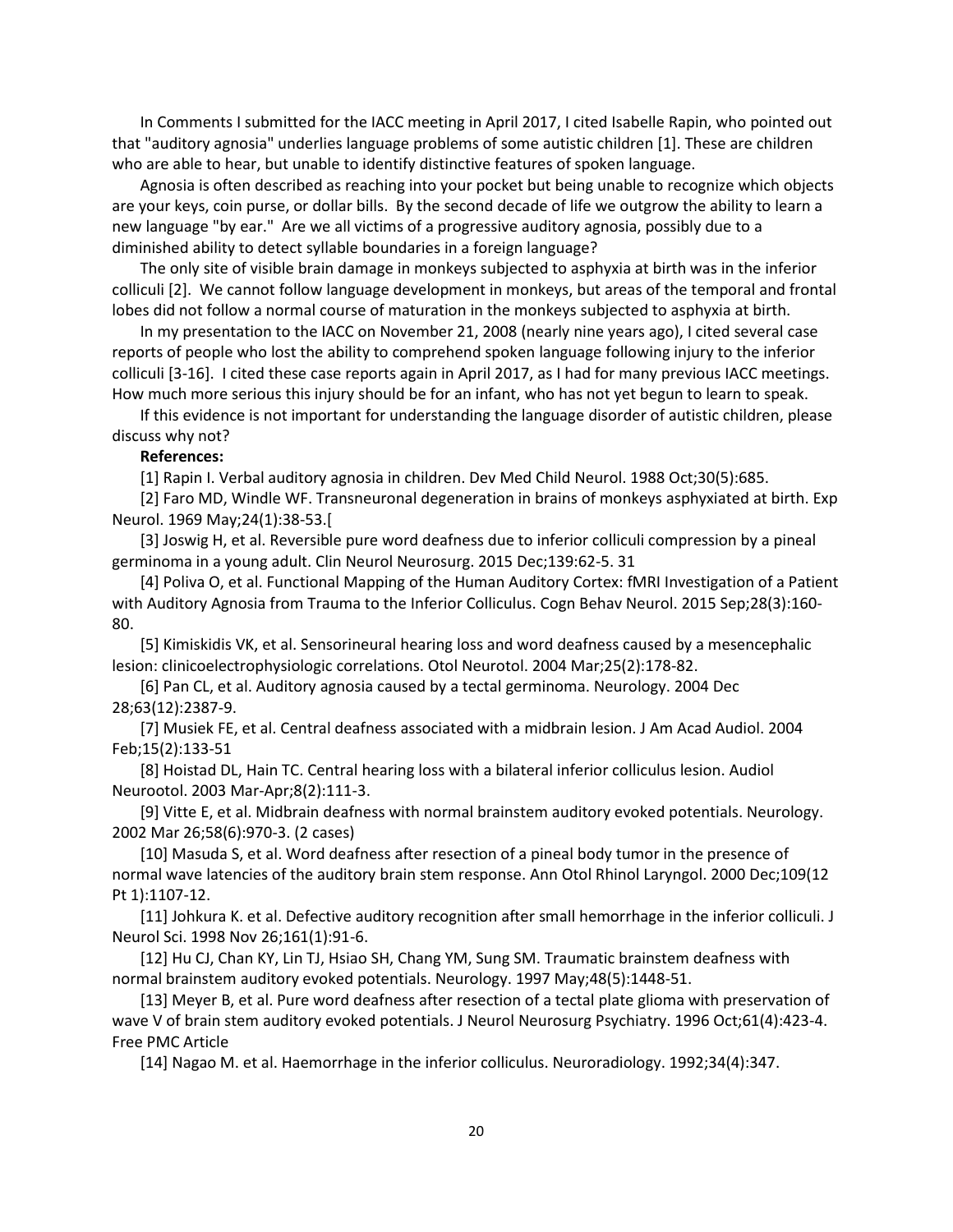[15] Jani NN, et al. Deafness after bilateral midbrain contusion: a correlation of magnetic resonance imaging with auditory brain stem evoked responses. Neurosurgery. 1991 Jul;29(1):106-8; discussion 108- 9.

[16] Howe JR, Miller CA. Midbrain deafness following head injury. Neurology. 1975 Mar;25(3):286-9.

#### **6. Male Metabolism**

I submitted the comment below for the IACC meeting in October 2016 on greater vulnerability of males. I resubmitted it again for discussion at the meeting in January 2017. Once again, can I ask why simple explanations are not considered before elaborate new plans for research are proposed?

Metabolism is higher in males than females. Muscle strength is greater in males than females. Women do not compete with men in most sports, and separate records are kept for running, swimming, and skiing competitions. Even events like figure skating, gymnastics, and springboard diving are separate for men and women.

During the process of birth, the aerobic needs of males are greater than females. I remember this being part of a discussion of cooling caps for infants who suffered anoxic-ischemic encephalopathy during birth, at a meeting of the Fetal and Neonatal Physiological Society I attended in 2006 [\(http://www.inferiorcolliculus.org/fnps.html](http://www.inferiorcolliculus.org/fnps.html) ).

The 5:1 male to female ratio of children who develop autism has long been discussed in the medical literature. Following are a few citations on this subject, including my own dissertation research back in 1976:

[1] Dunn L et al. Gender specific intrapartum and neonatal outcomes for term babies. Eur J Obstet Gynecol Reprod Biol. 2015 Feb;185:19-22.

[2] Diepeveen FB et al. Among perinatal factors, only the Apgar score is associated with specific language impairment. Dev Med Child Neurol. 2013 Jul;55(7):631-5.

[3] Nagy E et al. Sex-differences in Apgar scores for full-term neonates. Acta Paediatr. 2009 May;98(5):898-900.

[4] Simon N, Volicer L. Neonatal asphyxia in the rat: greater vulnerability of males and persistent effects on brain monoamine synthesis. J Neurochem. 1976 May;26(5):893-900.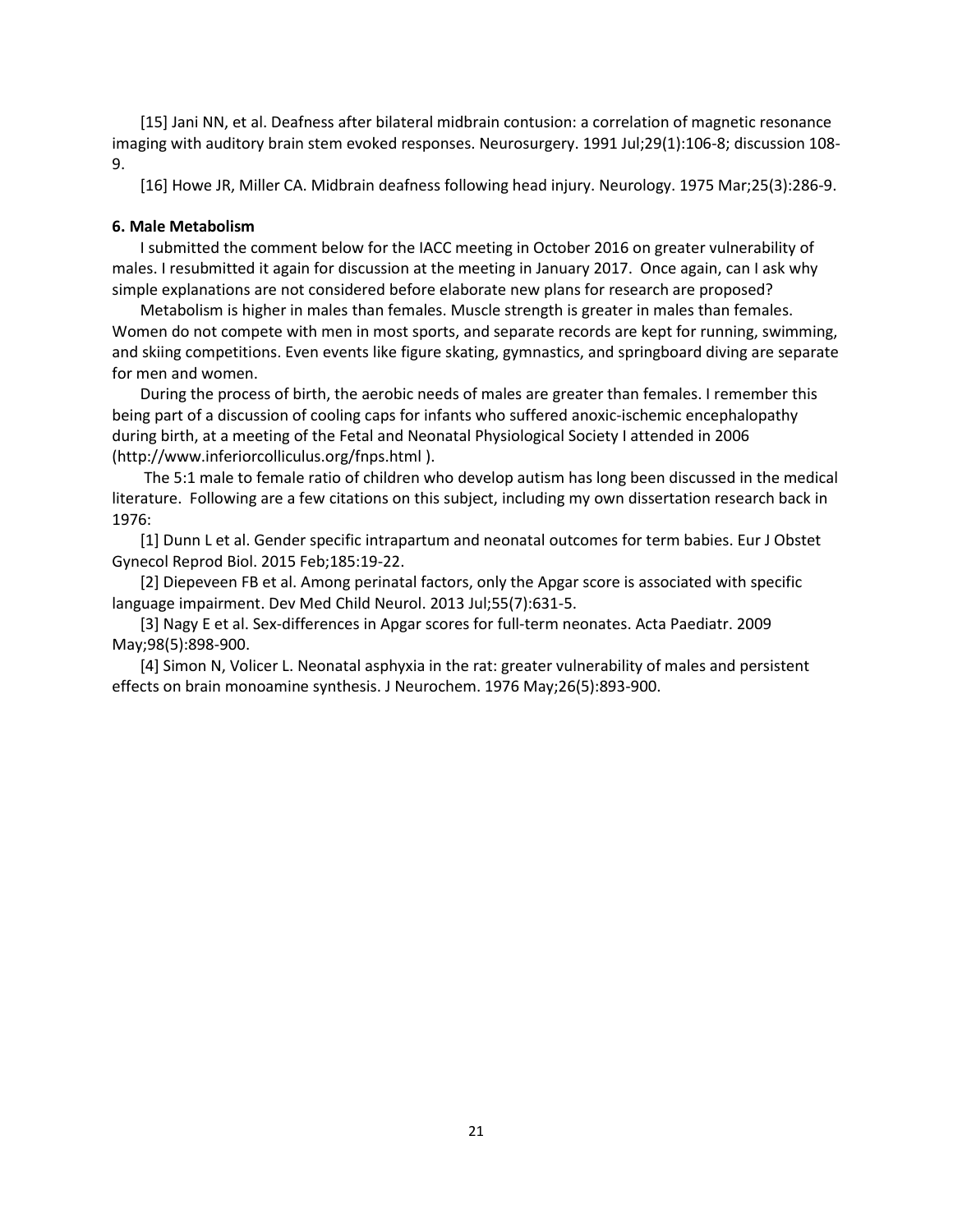### <span id="page-21-0"></span>**Kelly Israel and Julia Bascom, on behalf of the Autistic Self Advocacy Network (ASAN) July 26, 2017**

Thank you for the opportunity to submit written comments.

The Autistic Self Advocacy Network (ASAN) remains extremely concerned about how funding for autism research is allocated. The IACC's 2013 Autism Spectrum Disorder Research Portfolio Analysis Report reports that only 2% of all federal funding in 2013 went to research on the effectiveness of and access to services and supports (research that addresses the IACC's 2013 Strategic Plan Question 5, "Where Can I Turn for Services?") and only a fraction---*1*%--- went to research into lifespan issues (Question 6).

Lifespan issues addressed by Question 6 include everything from research into the effectiveness of all employment supports to the impact of services received during childhood on the quality of life of autistic adults. It is absolutely critical that we have research on these subjects available to us, and yet this research is consistently underfunded. By contrast, 32% of all federal autism research funding in 2013 went to research on the biology and causation of autism. This gross imbalance in research funding directly harms autistic people and does not serve the many very real needs of our community. ASAN implores the IACC to prioritize lifespan issues in the anticipated 2016-2017 update to its Strategic Plan.

ASAN appreciates the inclusion of research in the 2016 Summary of Advances that addresses substantive issues of concern to autistic people, particularly the study on whether access to Medicaid home and community based services (HCBS) waivers improves our health. The work of the IACC, and the funding of autism research that supports autistic people alive today, is more important than ever.

### **Lifespan and Quality of Life**

The IACC regularly presents studies in its Summaries of Advances which show that autistic people have much higher mortality and much higher rates of co-occurring physical and mental disabilities than nonautistic people.<sup>1</sup> The authors of one of the studies suggested that, because autistic people tend to have co-occurring psychiatric disabilities, one of the reasons we may have higher mortality is because people with psychiatric disabilities consistently get poorer quality care for their co-occurring physical conditions.<sup>2</sup> The study emphasized that, since "most individuals living with ASD today are adults, the support and interventions need to extend beyond paediatric and early education."<sup>3</sup> Given this, ASAN is discouraged to see that research funding is still disproportionately focused on early interventions in autistic children and pharmacological treatments for autistic traits. A lack of *disability-competent* primary and preventive care could also be responsible for the increased mortality from co-occurring conditions that we experience. There are very few primary care providers that are able to understand and effectively treat persons with complex medical conditions, psychiatric disabilities, and developmental disabilities.

ASAN encourages the IACC to emphasize research that investigates which treatments for co-occurring physical and mental disabilities work best for autistic people. ASAN has found that many treatments (such as medications commonly used to treat a specific psychiatric disability) may have different effects

 $\overline{\phantom{a}}$ 

<sup>1</sup> Croen, L.A. et. al. (2015). The health status of adults on the autism spectrum, *Autism* 19(7), 814-23; Hirvikoski T, Mittendorfer-Rutz E, Boman M, Larsson H, Lichtenstein P, Bölte S. (2016). Premature mortality in autism spectrum disorder, *Br J Psychiatry.*  208(3):232-8.

<sup>2</sup> Hirvikoski T, Mittendorfer-Rutz E, Boman M, Larsson H, Lichtenstein P, Bölte S. (2016). Premature mortality in autism spectrum disorder, *Br J Psychiatry,* 208(3):232-8.

<sup>3</sup> *Id.*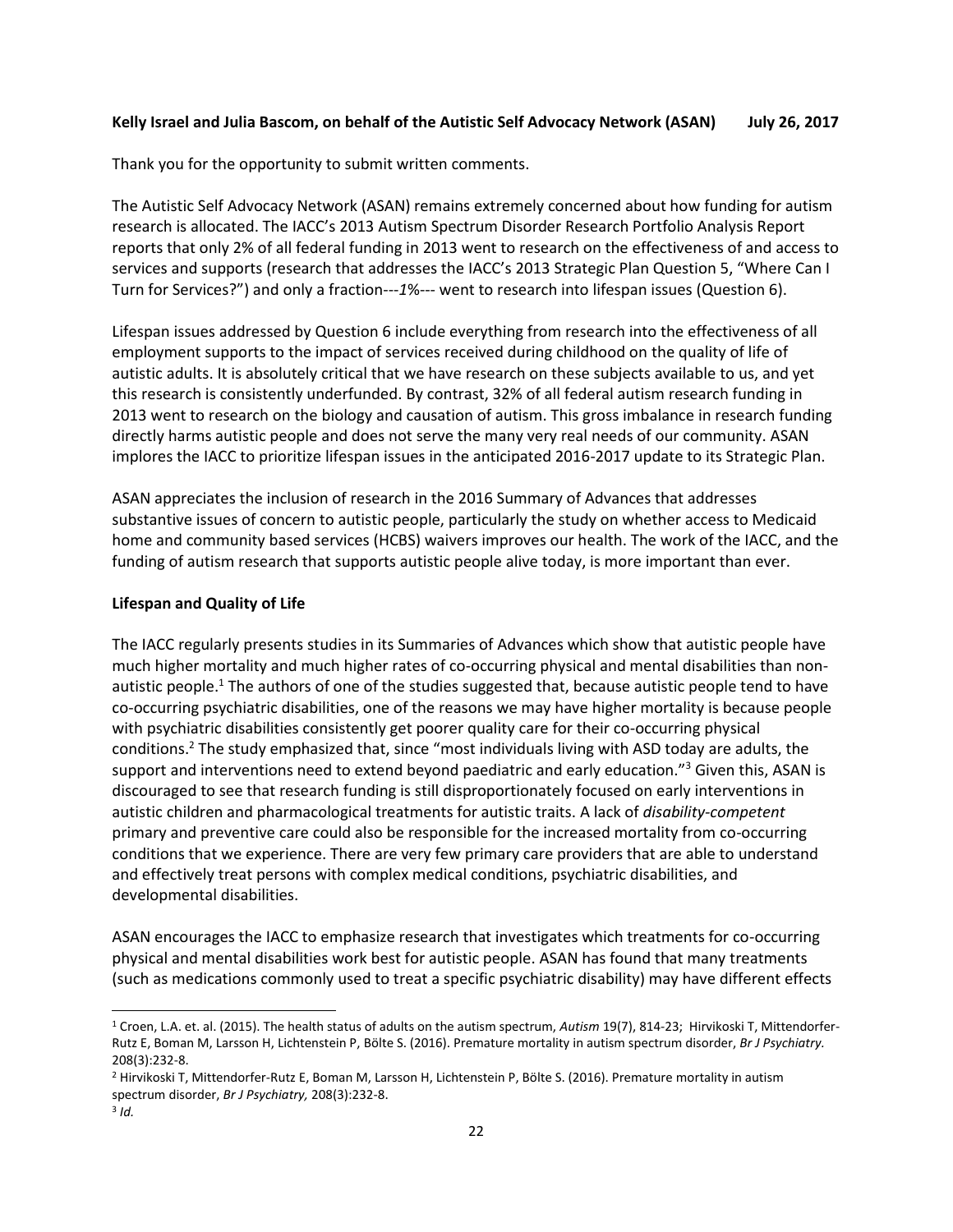on us than they do on non-autistic people. Research which shows us what we can do to best manage these conditions has the potential to vastly improve our quality of life.

### **Supports and Services**

 $\overline{\phantom{a}}$ 

Research on services and supports continues to be underfunded. Research into programs that promote community inclusion, for instance, represented only 2% of the total funding for services and supports research. We appreciate the increased focus on studies that examine the effectiveness of the supports and services available (18% of funding) and studies on the federal programs that cover services and supports for (as indicated in the articles selected for the 2016 Summary of Advances). This is research is even more critical at a time when many federal programs are threatened with significant budget cuts. However, if services and supports research continues to be underfunded it is unlikely that we will see the significant improvements in the quality of services and supports that our community needs to live fully independent and productive lives in the future.

ASAN urges the IACC to continue to prioritize research into the employment supports that allow autistic adults of all abilities to be gainfully employed in the community. The growing focus on community-based supports that help autistic adults navigate transitions into postsecondary education and employment, as indicated by the Portfolio Analysis and the articles selected in the 2016 Summary of Advances, is particularly promising. As the GAO articulated in a May 2017 study, the IACC should coordinate with the federal departments that typically provide transition services or financial assistance to youth with disabilities (such as the Department of Labor and the Department of Housing and Urban Development) in order to develop best practices.<sup>4</sup> This important work will remain undone if employment support research remains only a small part of what is already extremely limited research funding for lifespan issues in autism.

ASAN reiterates our interest in research which examines assistive technology used to improve the independence and communication ability of autistic people. ASAN strongly encourages the IACC to advocate for research studies similar to five of those listed under Question 4 of the Portfolio Analysis, which examine the impact of access to AAC devices on the quality of life of nonverbal autistic adults. We also encourage the IACC to invest in studying modern-day smart technology such as smart homes and other smart devices, which can reduce the use of aides and could make community living easier and more affordable for autistic people in the future.

We could also benefit a great deal from research that examines how to make commonly-used internet services (such as Google Suite and Facebook) more cognitively accessible to us. Full access and use of the Internet has become a critical component of independence for all people, and yet people with developmental disabilities are often unable to make use of the technology due to either accessibility barriers or stigma. The President's Committee for People with Intellectual Disabilities (PCPID) recommended that federal funding for cognitively accessible interfaces for mainstream technology should be greatly expanded.<sup>5</sup> The IACC should ensure that future cognitively accessible interfaces are also accessible to autistic people.

<sup>4</sup> U.S. Government Accountability Office. (2017, May). Youth with Autism: Federal Agencies Should Take Additional Action to Support Transition Age Youth (Publication No. GAO-17-352). Retrieved from:<https://www.gao.gov/assets/690/684484.pdf> <sup>5</sup> President's Committee for People with Intellectual Disabilities. (2015). Leveling the Playing Field: Improving Technology Access and Design for People with Intellectual Disabilities. Retrieved from: [https://www.acl.gov/sites/default/files/programs/2017-](https://www.acl.gov/sites/default/files/programs/2017-03/PCPID-2015-Report-to-President.pdf) [03/PCPID-2015-Report-to-President.pdf](https://www.acl.gov/sites/default/files/programs/2017-03/PCPID-2015-Report-to-President.pdf)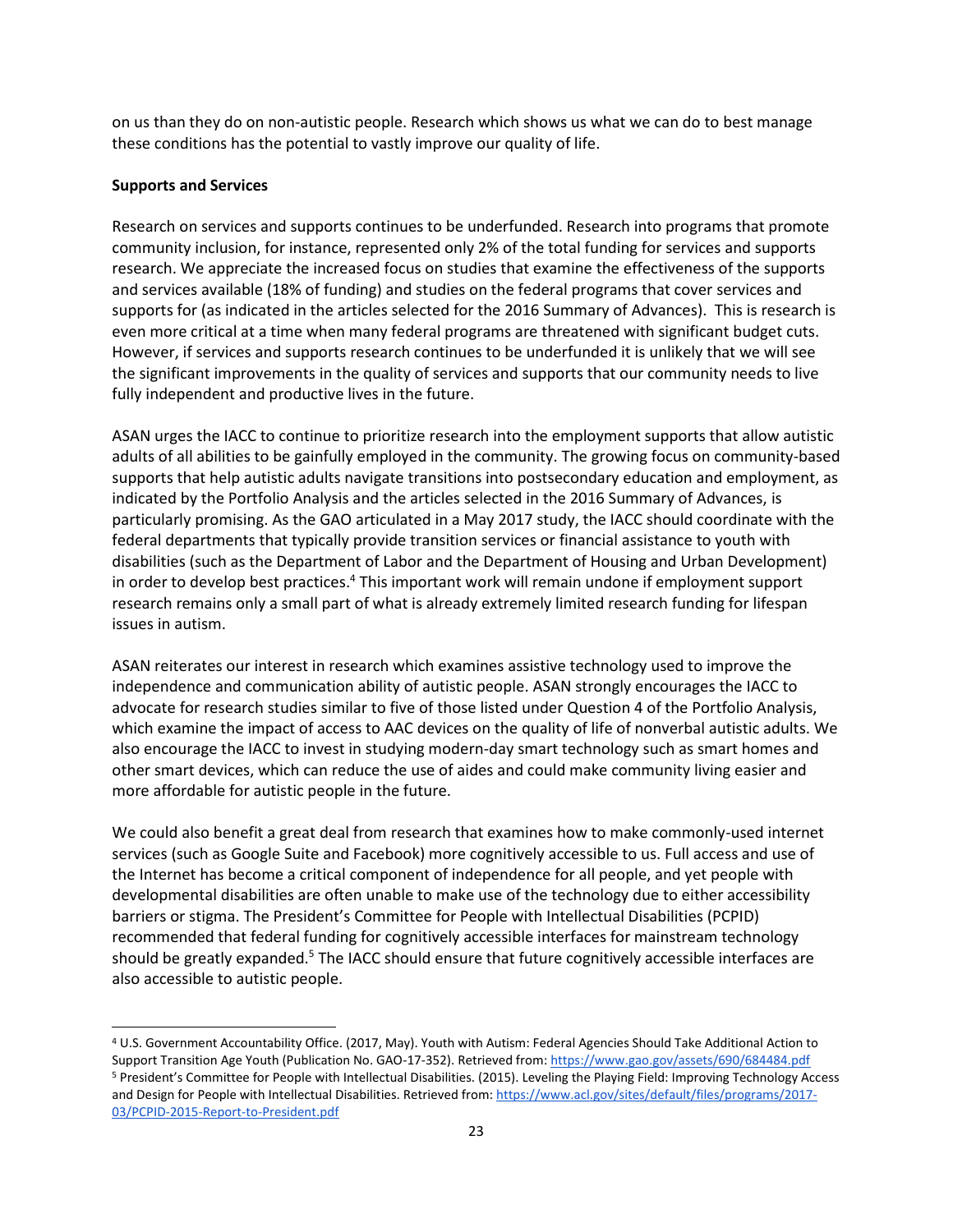### **Diagnostic Disparities and Prevalence**

People of color may be diagnosed at a higher rate than non-Hispanic white children due to implicit and explicit bias, not just due to a lack of knowledge of autism in minority communities. Researchers and clinicians also often lack training on how to identify autistic traits in these populations. Autistic minority children, including women and girls, are typically identified as having another disability well before they are diagnosed with autism, such as attention deficit disorder or conduct disorder.<sup>6</sup> More research is needed on why these diagnostic disparities occur and on what practices increase the accuracy of diagnostics. Research is also needed on how to identify autism in adolescents and adults, who may go undiagnosed for years due in part to these disparities.

### **IACC 2016-2017 Strategic Plan**

We are pleased that IACC intends to revise its Strategic Plan for re-release in Summer 2017. As we noted in our April 2016 comments, ASAN has significant concerns about the Questions the IACC uses to direct research prioritization under its Strategic Plans. The current Questions (as reflected in IACC's 2013 Strategic Plan) are unnecessarily and excessively focused on the prevention and potential causes of autism.

We propose that IACC create new Questions that do not suggest that autism should be "cured" or "prevented," but instead focus on researching: the services and supports we need to live full and independent lives; the diagnostic and other disparities in service access among autistic people; access to effective disability-competent treatment for our co-occurring medical conditions and psychiatric disabilities; how autism presents across the lifespan and what services are most effective at what times, and other concerns of autistic people.

#### **Working with the Autistic Community**

 $\overline{\phantom{a}}$ 

The allocation of autism research funding has a real impact on the lives of autistic people. For that reason, ASAN believes that this funding should be allocated with the input and involvement of the autistic community. We urge the IACC to promote the involvement of autistic adults in grant review and other aspects of the research process, including through the use of Participatory Action Research models. We also urge the IACC to collaborate further with the Patient-Centered Outcomes Research Institute (PCORI), which nationally promotes research into the subjects of greatest concern to patients and people with disabilities.

Again, ASAN appreciates the opportunity to provide comments on the important issue of autism research. For more information on our comments, please contact Julia Bascom, Executive Director of ASAN, a[t jbascom@autisticadvocacy.org.](mailto:jbascom@autisticadvocacy.org)

<sup>6</sup> David S. Mendell et. al. (2009). Racial/Ethnic Disparities in the Identification of Children with Autism Spectrum Disorders, *Am. J. Public Health*, 99(3): 493–498. doi[: 10.2105/AJPH.2007.131243.](https://dx.doi.org/10.2105%2FAJPH.2007.131243)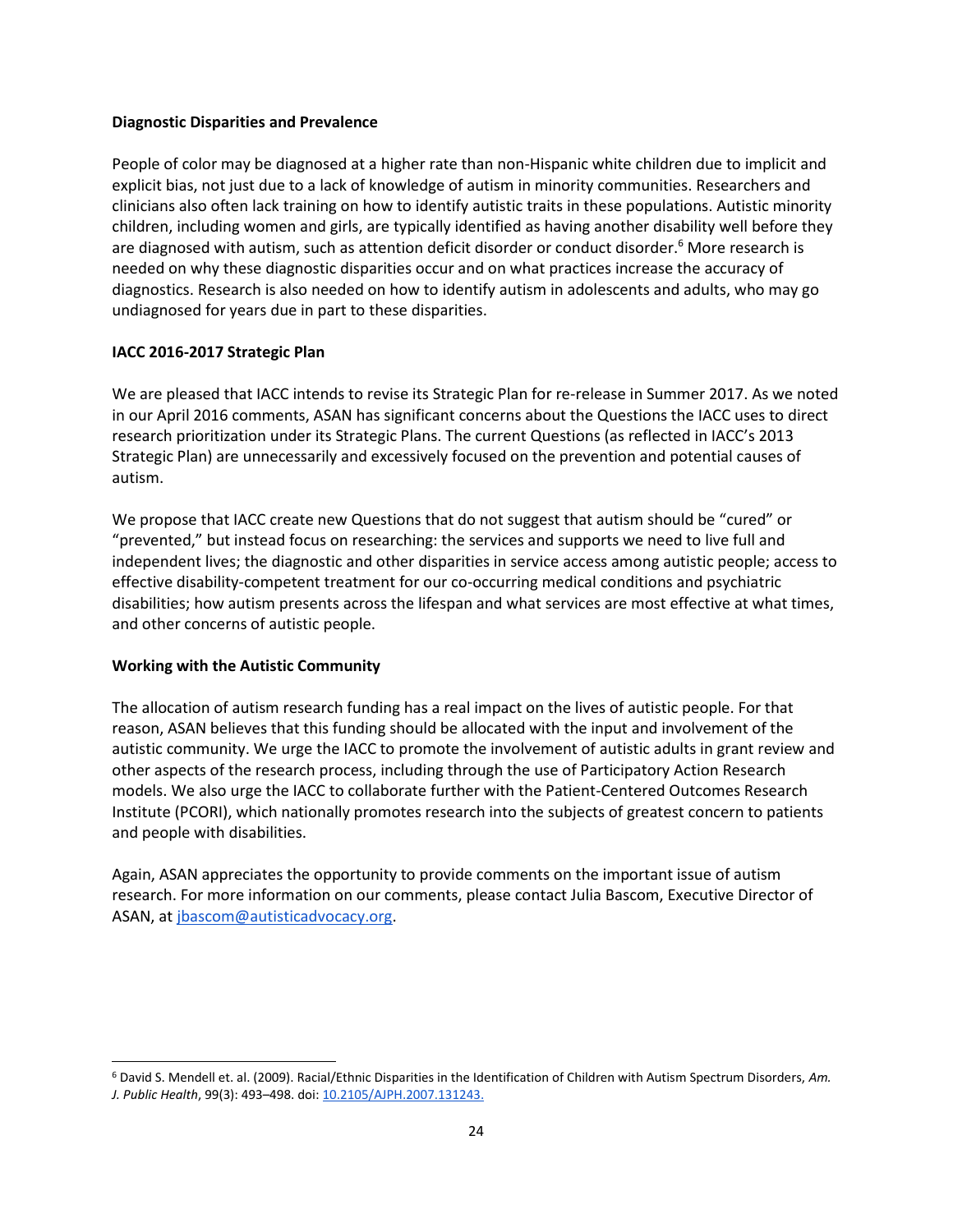### <span id="page-24-0"></span>**Dwight Zahringer July 26, 2017**

**My statement and public request of the IACC board is once again, being repeated to address my previous letters from the last THREE meetings (that have gone unaddressed).**

**I have a 5-½ year old moderate / severe ASD son with tics and PANs.**

### **1.) Speak with parents more and focus research on their feedback. There is truth in the herd.**

I request that the IACC facilitates a survey the parents of ASD children in the United States. I request that this survey is over 50 but under 100 questions pertaining an ASD child and overseen and comanaged by a third party foundation, or organization for Autism that is recommended and voted on by the public. I request that the IACC proposes and allocates funding for this study in the fiscal year of 2016 to be published no later than the spring of 2017.

Over the past 28 months since my son's official diagnosis we have invested all free time, over \$100,000 out of pocket on ABA, OT, Speech, accessories, learning aids, medical tests and vitamins. In addition to 28-32 hours a week of ABA in-home he is also attending a special education class 5 days a week, 4 hours a day. We've done the EEG's, 4 rounds now of different gene testing as well.

23 months ago we finally gave in and had allergies, hair, stool and urine tested? My son is allergic to many items. He's off the charts in aluminum, copper, lithium, rubidium and cesium. Then he was diagnosed with PANs and had a scare of Lyme as well.

We immediately started natural chelation with nutrients. We went GF/CF/SF and eliminated all sugars. We went 100% organic and juice every day. All chicken is free-range, antibiotic free and expensive. All beef is grass fed, non-GMO and expensive. Every bit of food that enters his body is known to the source and purity.

Results::

- any gluten, any sugar causes extreme aggression and yeast flare
- any "normal" produce produces foul stool, changes behavior and increases stims

### What I also learned:

My road has many miles to travel, but I've covered more ground with natural healing than I did with any Dr's 7 minute consultation or prescription reccommendation (what the hell is Marinol anyways and why would my child be prescribed this and not natural cannabis oil?) I'm not the only one. My path was paved by many, walked by thousands and is continously modified with new tests, strategies and nutrients.

Parents live autism. They see changes that are microscopic. They notice what causes changes. They talk to one-another and compare notes. Compare Dr's. Compare protocols. Compare results.